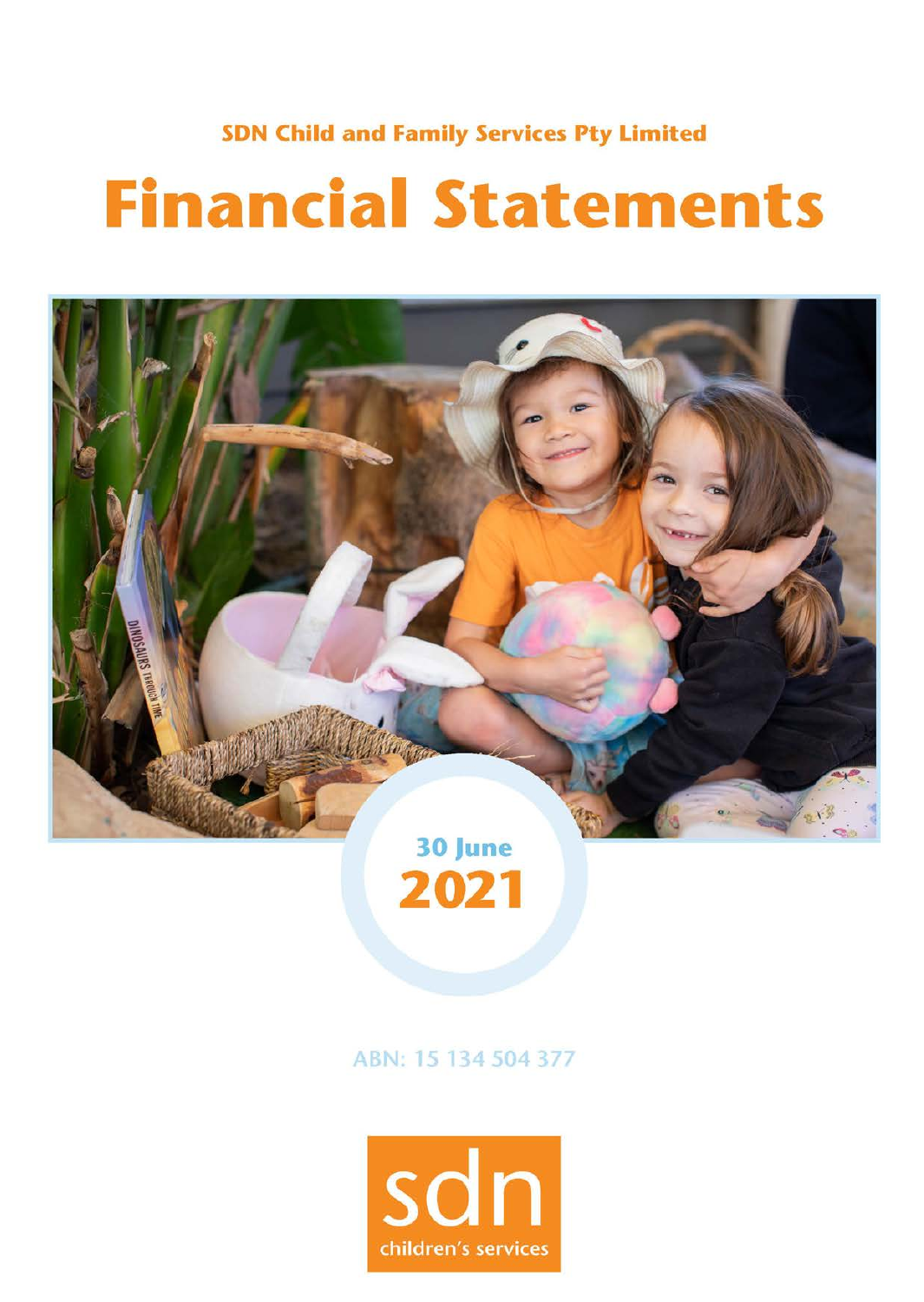# **Contents**

| CORPORATE DIRECTORY                                        |               |
|------------------------------------------------------------|---------------|
| DIRECTORS' REPORT                                          | $\mathcal{P}$ |
| AUDITOR'S INDEPENDENCE DECLARATION                         | 5             |
| STATEMENT OF PROFIT OR LOSS AND OTHER COMPREHENSIVE INCOME | 6             |
| STATEMENT OF FINANCIAL POSITION                            | 7             |
| STATEMENT OF CHANGES IN EQUITY                             | 8             |
| STATEMENT OF CASH FLOWS                                    | 9             |

NOTES TO THE FINANCIAL STATEMENTS

### **A. WHERE DO OUR FUNDS COME FROM AND HOW ARE THEY SPENT?**

- A1. What are our sources of revenue? 10
- A2. Where has the funding been spent? 11

### **B. WHAT ASSETS DO WE HAVE AND HOW DO WE MANAGE THEM?**

B1. Non-current assets 13

### **C. HOW DO WE MANAGE OUR RISK AND WORKING CAPITAL?**

C1. Capital management 16 C2. Financial risk management 23

### **D. APPENDICES**

| D1. Reserves and accumulated profits 25 |  |  |
|-----------------------------------------|--|--|
|                                         |  |  |

D2. Unrecognised items 26

### **E. OTHER INFORMATION**

- E1. Related parties 27 E2. Summary of significant accounting policies 27 E3. Other required disclosures 29 **DIRECTORS' DECLARATION** 32
- **INDEPENDENT AUDITOR'S REPORT** 34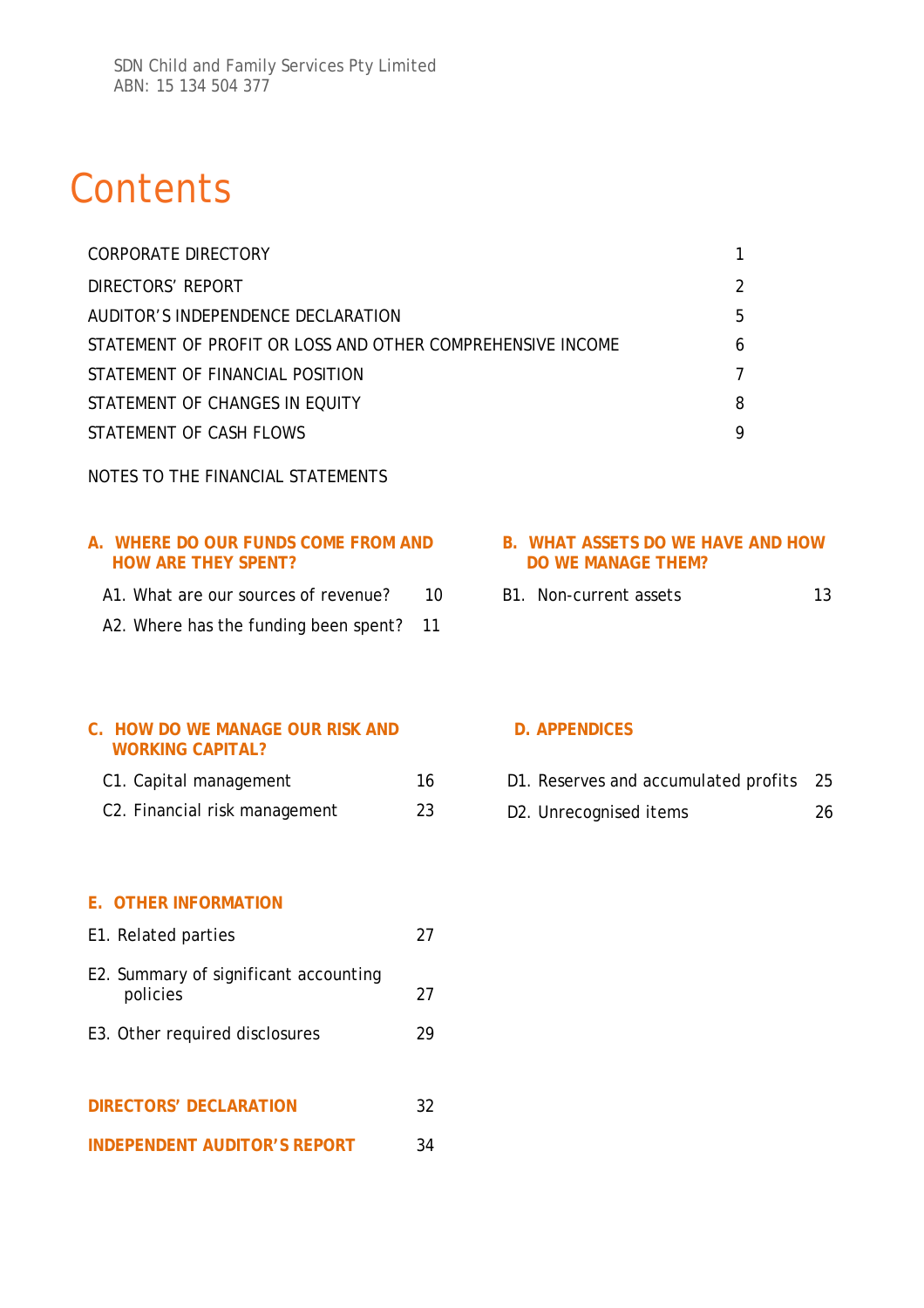SDN Child and Family Services Pty Limited ABN: 15 134 504 377

# Corporate Directory

#### **Corporate Directory**

| Barbara Wise    | Chair              |
|-----------------|--------------------|
| Linda Cassidy   | Director           |
| Darren Mitchell | Director           |
| Kay Turner      | Executive Director |

#### **Registered Office and Principal Place of Business**

Level 2 86-90 Bay Street Broadway NSW 2007

#### **Auditor**

BDO Audit Pty Ltd Level 11, 1 Margaret Street Sydney NSW 2000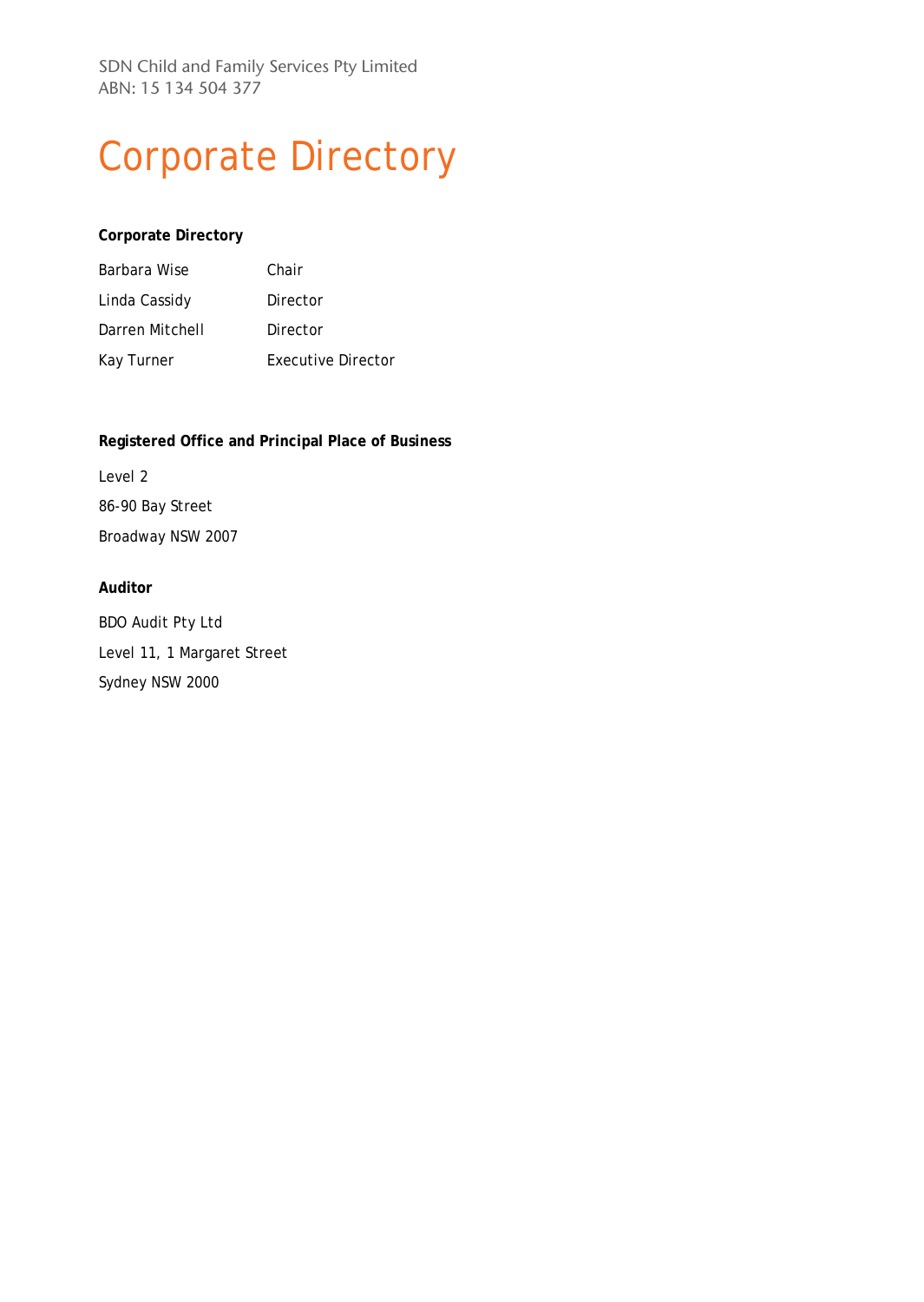# Directors' report for the year ended 30 June 2021

The Directors present their report for SDN Child and Family Services Pty Limited ('CFS') for the year ended 30 June 2021 which is a part of SDN Children's Services and its controlled entities (the 'group').

### What do we do?

SDN Child and Family Services Pty Limited is a company limited by shares. The principal activity of the company is the provision of support services for children and families. No significant change in the nature of the company's activity occurred during the financial year.

### Review of our operations in 2020-21

SDN Child and Family Services (CFS) had a strong financial result during 2020-21 despite the COVID-19 pandemic. Its financial strength allowed us to quickly pivot operations during the lockdowns from being primarily face to face to mostly being online. Our teams were a vital lifeline for the families we work with and were able to continue care and support during what were difficult times for many.

Our Children's Therapies revenue grew steadily over the year despite the challenges of COVID. We invested in increasing the number of therapists and strengthening their training and support during the year. While demand continues to increase for our services, the whole sector is facing a shortage of skilled staff that is impacting our ability to meet this growth.

SDN Beranga continued operating as a preschool for children with Autism Spectrum Disorders (ASD). NSW Government Start Strong funding allows us to maintain the increased staff to child ratios that are vital to our ability to deliver this service. The centre remains full and has a healthy waitlist for future enrolments.

The increased complexity in business processes that the NDIS has brought requires investment that will continue for some years as CFS continues to adjust to the changing operating environment. The CFS Board supports this investment in systems which will lead to efficiency improvements for staff and families. These improvements range from better integration of NDIS services with health and education systems, to more active practices and better technology.

CFS's contract to deliver the Brighter Futures program on behalf of the NSW Government in metro Sydney and the Eurobodalla region on the south coast ended 30 June 2021. CFS signed a three-year agreement with the NSW Government from 1 July 2021 for its replacement program Family Preservation. Family Preservation is a voluntary program that strengthens the ability of parents to respond to their children's needs and to create a safe and nurturing home. Our other funded programs including playgroups and Child and Parenting Support (CAPS) program continued to operate steadily through the year.

CFS is a Deductible Gift Recipient and continued to fundraise to support our scholarships program for children. Thanks to our generous donors, during 2020-21 we supported:

- 17 children with Aboriginal and Torres Strait Islander Scholarships totalling \$34,889
- 4 children with disabilities through our Access and Inclusion Scholarships children totalling \$4,080.

During the year, CFS revised its accounting policy in relation to upfront configuration and customisation costs incurred in implementing Software-as-a-Service (SaaS) arrangements in response to the International Financial Reporting Interpretations Committee (IFRIC) agenda decision clarifying how current accounting standards apply to these types of arrangements. Historical financial information has been restated to account for the impact of the change.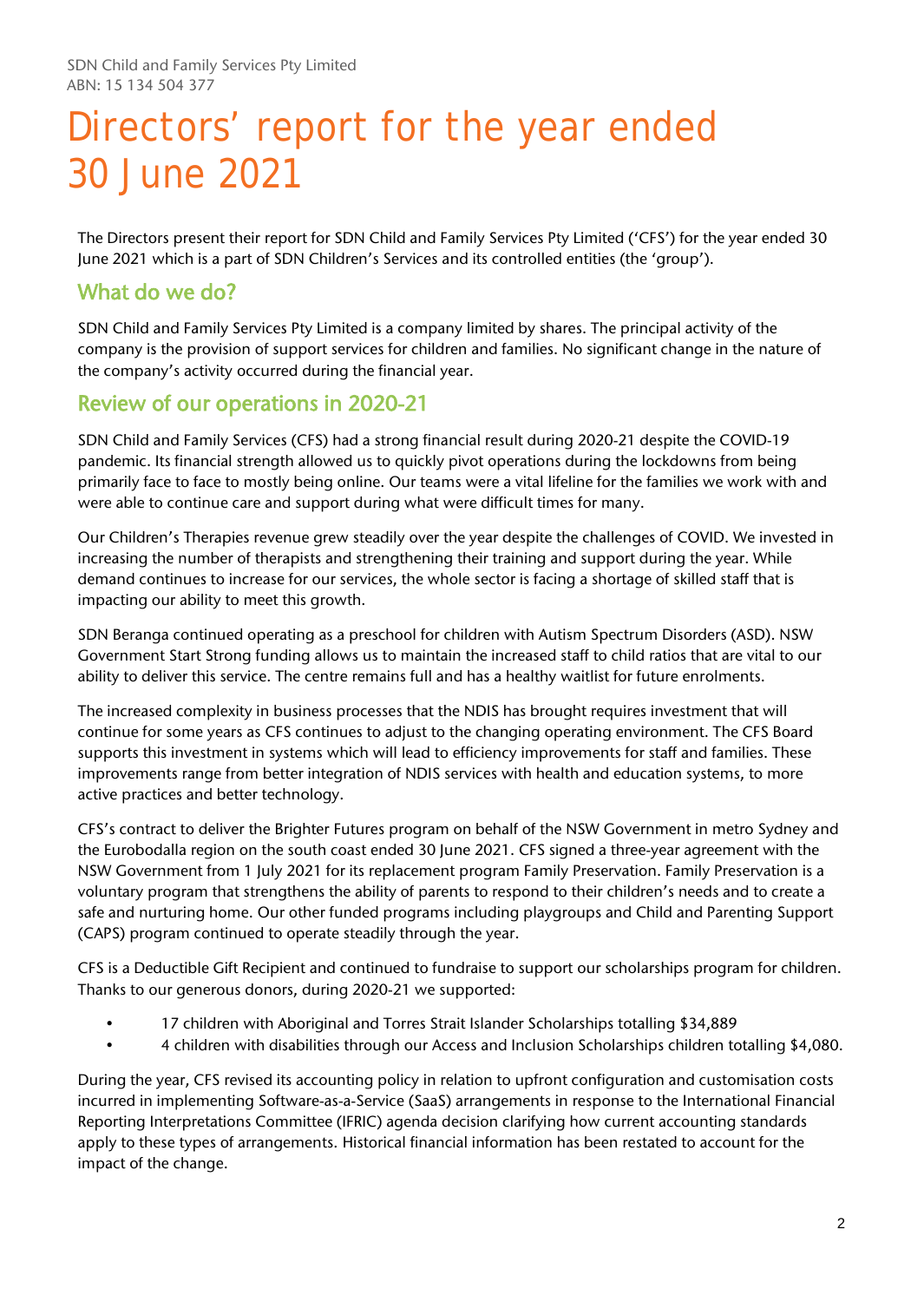# Directors' report for the year ended 30 June 2021

#### Overall financial position

Total cash equivalents decreased by \$301k to \$3.9m. This decrease was primarily due to the reduction in trade and other payables.

#### Operating result

Total revenue decreased by \$21k to \$14.38 million. Overall CFS recorded a surplus of \$335,750 compared with a surplus of \$806,583 in 2019-20. Net assets increased by \$496,539 to \$1,833,968, reflecting our surplus and a \$160,789 revaluation gain on land and buildings.

### Information on Directors

The Directors in office during the financial year were:

| Director's name | Role                                | Director since   | <b>Qualifications and additional Information</b>                                  |
|-----------------|-------------------------------------|------------------|-----------------------------------------------------------------------------------|
| Barbara Wise    | Chair and Non-Executive<br>Director | February<br>2015 | Bachelor of Arts (Hons), Master of International<br>Studies (USYD)                |
| Linda Cassidy   | Non-Executive Director              | March 2020       | Bachelor of Arts (Social Science) (Curtin);<br>GradCertMktg (UTS)                 |
| Darren Mitchell | Non-Executive Director              | July<br>2009     | Bachelor of Economics (Sydney), Master of<br>Economics (Sydney), PhD (Sydney)     |
| Kay Turner      | <b>Executive Director</b>           | July 2017        | Master of Social Science (UWS), Bachelor of<br>Education (Early Childhood) (Macq) |

### Directors' attendance at CFS Board Meetings

| <b>Name</b>          | number<br>of<br>meetings<br>attended | number<br>of<br>meetings<br>eligible<br>to attend |
|----------------------|--------------------------------------|---------------------------------------------------|
| Barbara Wise (Chair) | 6                                    | 6                                                 |
| Linda Cassidy        | 5                                    | 6                                                 |
| Darren Mitchell      | $\overline{4}$                       | 6                                                 |
| Kay Turner           | 6                                    | 6                                                 |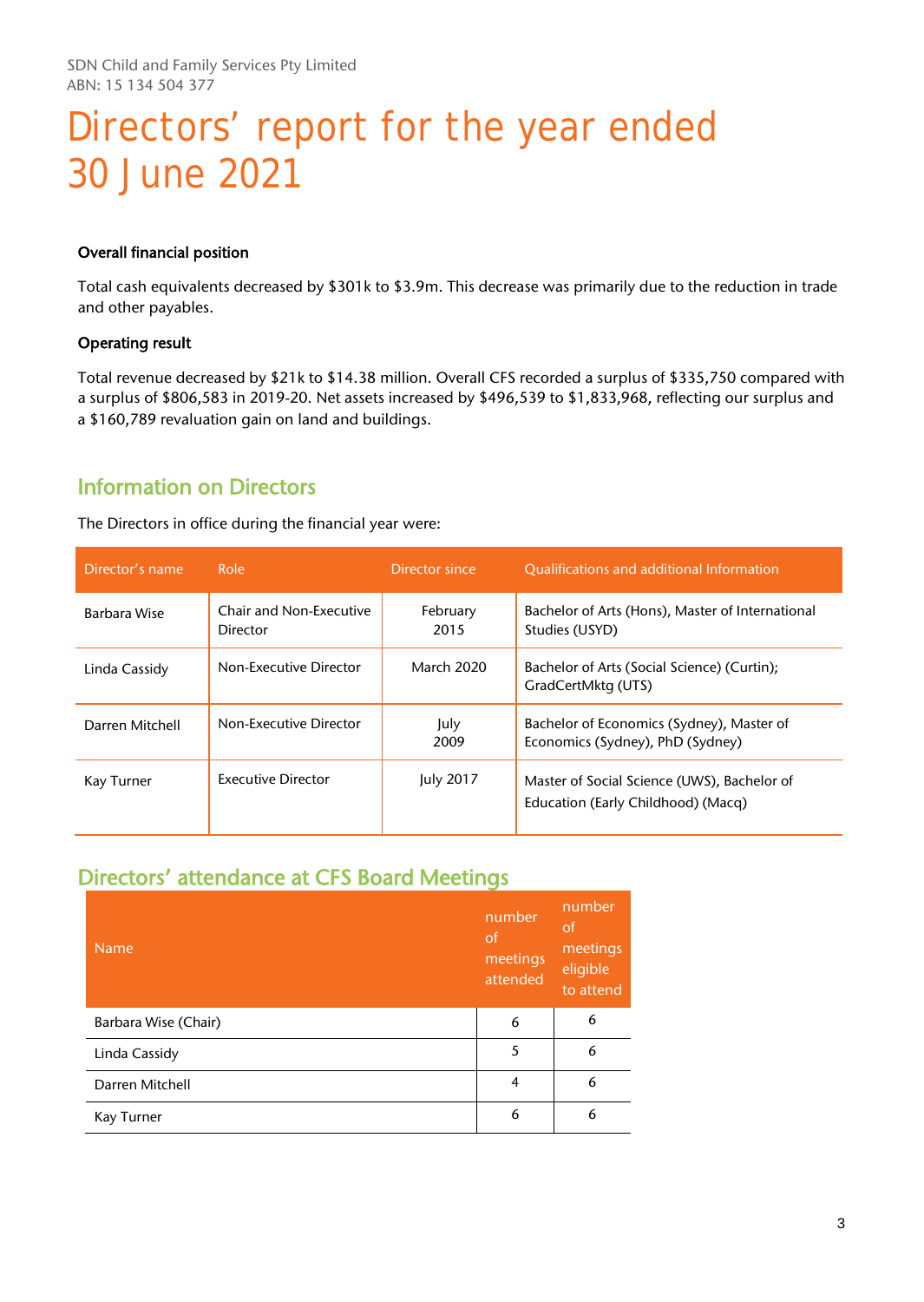SDN Child and Family Services Pty Limited ABN: 15 134 504 377

## Directors' report for the year ended 30 June 2021

#### Significant changes in state of affairs

In the opinion of the Directors there were no significant changes in the state of affairs of the company.

#### Events subsequent to the balance date

Since the end of the financial year no matter has arisen that has, or may have, a significant effect on the operations of the company, or the results of those operations or the state of affairs of the company in the financial years subsequent to the financial year ended 30 June 2021.

#### **Environmental issues**

The company's operations are not regulated by any significant environmental regulation under law of the Commonwealth or of a State or Territory. The Directors are aware of general environmental considerations and believe the company complies with community standards.

#### Proceedings on behalf of the company

No person has applied for leave of Court to bring proceedings on behalf of the company or intervene in any proceedings to which the company is a party for the purpose of taking responsibility on behalf of the company for all or any part of those proceedings.

#### Indemnity and insurance of officers

The company has indemnified the directors and executives of the company for costs incurred, in their capacity as a director or executive, for which they may be held personally liable, except where there is a lack of good faith.

During the financial year, the company paid a premium in respect of a contract to insure the directors and executives of the company against a liability to the extent permitted by the Corporations Act 2001. The contract of insurance prohibits disclosure of the nature of liability and the amount of the premium.

#### Indemnity and insurance of auditor

The company has not, during or since the end of the financial year, indemnified or agreed to indemnify the auditor of the company or any related entity against a liability incurred by the auditor.

During the financial year, the company has not paid a premium in respect of a contract to insure the auditor of the company or any related entity.

#### Auditor's independence declaration

The auditor's independence declaration for the year ended 30 June 2021 has been received and is on page 5.

Signed in accordance with a Resolution of the Board of Directors:

**Barbara Wise** Director Dated: 29 October 2021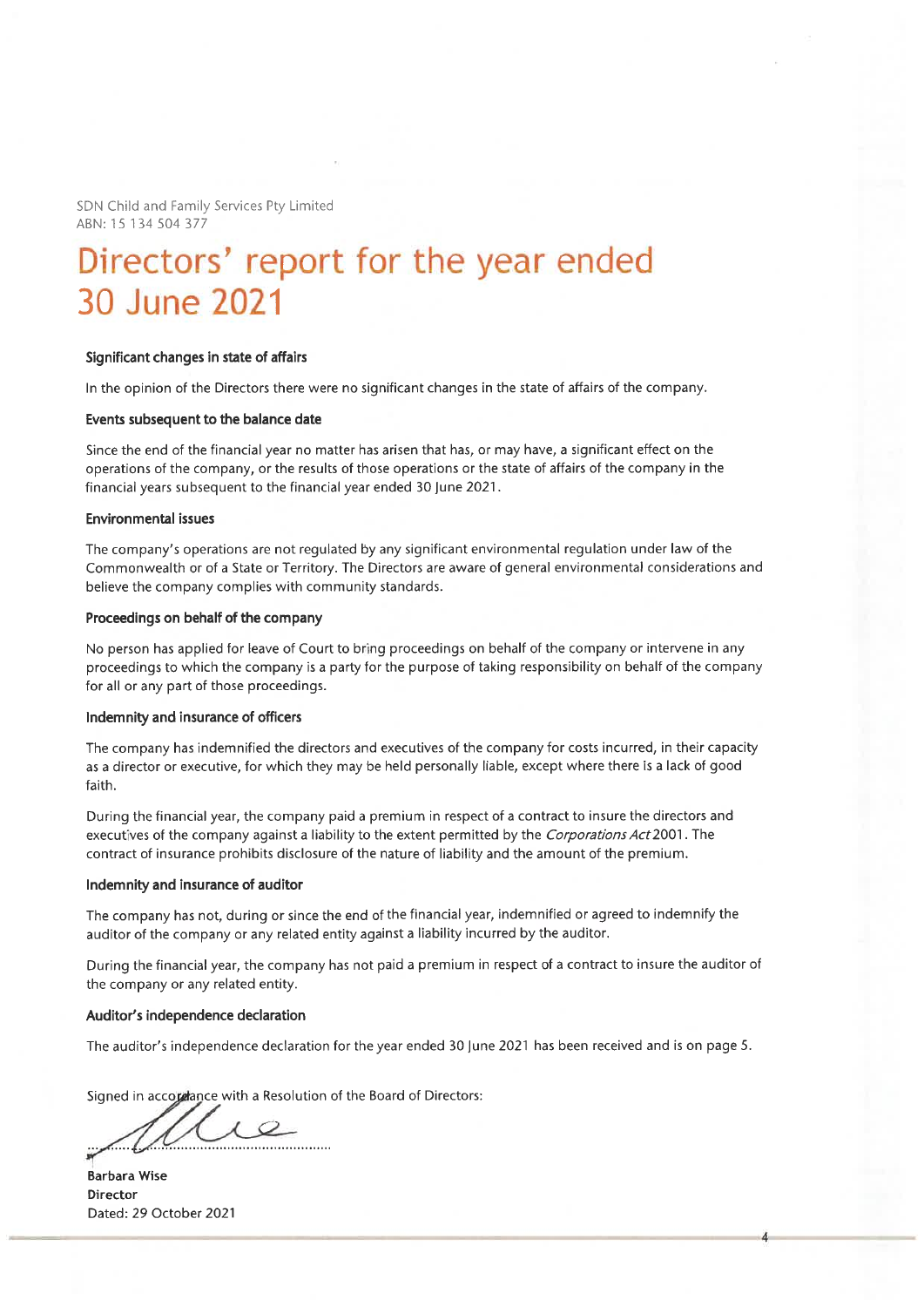

### **DECLARATION OF INDEPENDENCE BY ELYSIA ROTHWELL TO THE DIRECTORS OF SDN CHILD AND FAMILY SERVICES PTY LTD**

As lead auditor of SDN Child and Family Services Pty Ltd for the year ended 30 June 2021, I declare that, to the best of my knowledge and belief, there have been:

- 1. No contraventions of the auditor independence requirements of section 60-40 of the *Australian Charities and Not-for-profit Commission Act 2012* in relation to the audit; and
- 2. No contraventions of any applicable code of professional conduct in relation to the audit.

Kothwell

**Elysia Rothwell Director**

**BDO Audit Pty Ltd** Sydney 29 October 2021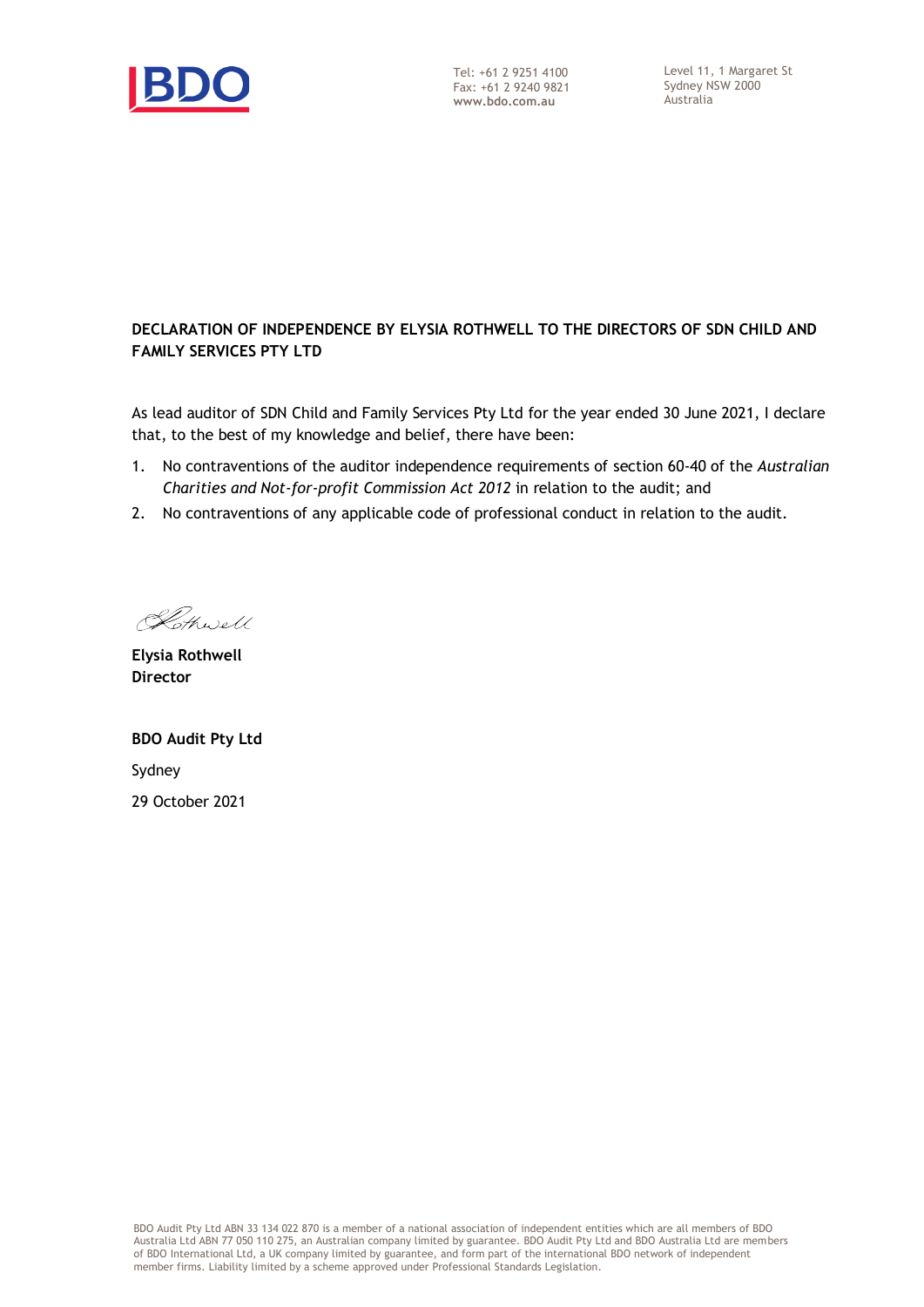# Statement of profit or loss and other comprehensive income for the year ended 30 June 2021

|                                                                                                                                                    | <b>Notes</b>                                 | 2021<br>\$                                                                        | 2020<br>S                                                                           |
|----------------------------------------------------------------------------------------------------------------------------------------------------|----------------------------------------------|-----------------------------------------------------------------------------------|-------------------------------------------------------------------------------------|
|                                                                                                                                                    |                                              |                                                                                   | (restated *)                                                                        |
| Revenue                                                                                                                                            | A1                                           | 14,378,339                                                                        | 14,399,001                                                                          |
| Employee benefits expenses<br>Occupancy expenses<br>Administration expenses<br>Service delivery expenses<br>Depreciation expenses<br>Finance costs | A2<br>A2<br>A <sub>2</sub><br>A2<br>A2<br>A2 | (9,055,795)<br>(664, 800)<br>(2,818,854)<br>(950, 167)<br>(509, 016)<br>(43, 957) | (8, 721, 812)<br>(903, 672)<br>(2,988,260)<br>(522, 229)<br>(406, 020)<br>(50, 425) |
| Surplus before income tax expense                                                                                                                  |                                              | 335,750                                                                           | 806,583                                                                             |
| Income tax expense                                                                                                                                 | $E2$ (iii)                                   |                                                                                   |                                                                                     |
| Surplus after income tax expense                                                                                                                   |                                              | 335,750                                                                           | 806,583                                                                             |
| Other comprehensive income, net of tax                                                                                                             |                                              |                                                                                   |                                                                                     |
| Will not be reclassified to profit or loss<br>Revaluation gain on land and buildings                                                               |                                              | 160,789                                                                           |                                                                                     |
| Total comprehensive income for the year                                                                                                            |                                              | 496,539                                                                           | 806,583                                                                             |

*(\*) Refer to Note E3 for details of restatement due to change in accounting policy.*

The above statement of profit or loss and other comprehensive income should be read in conjunction with the accompanying notes.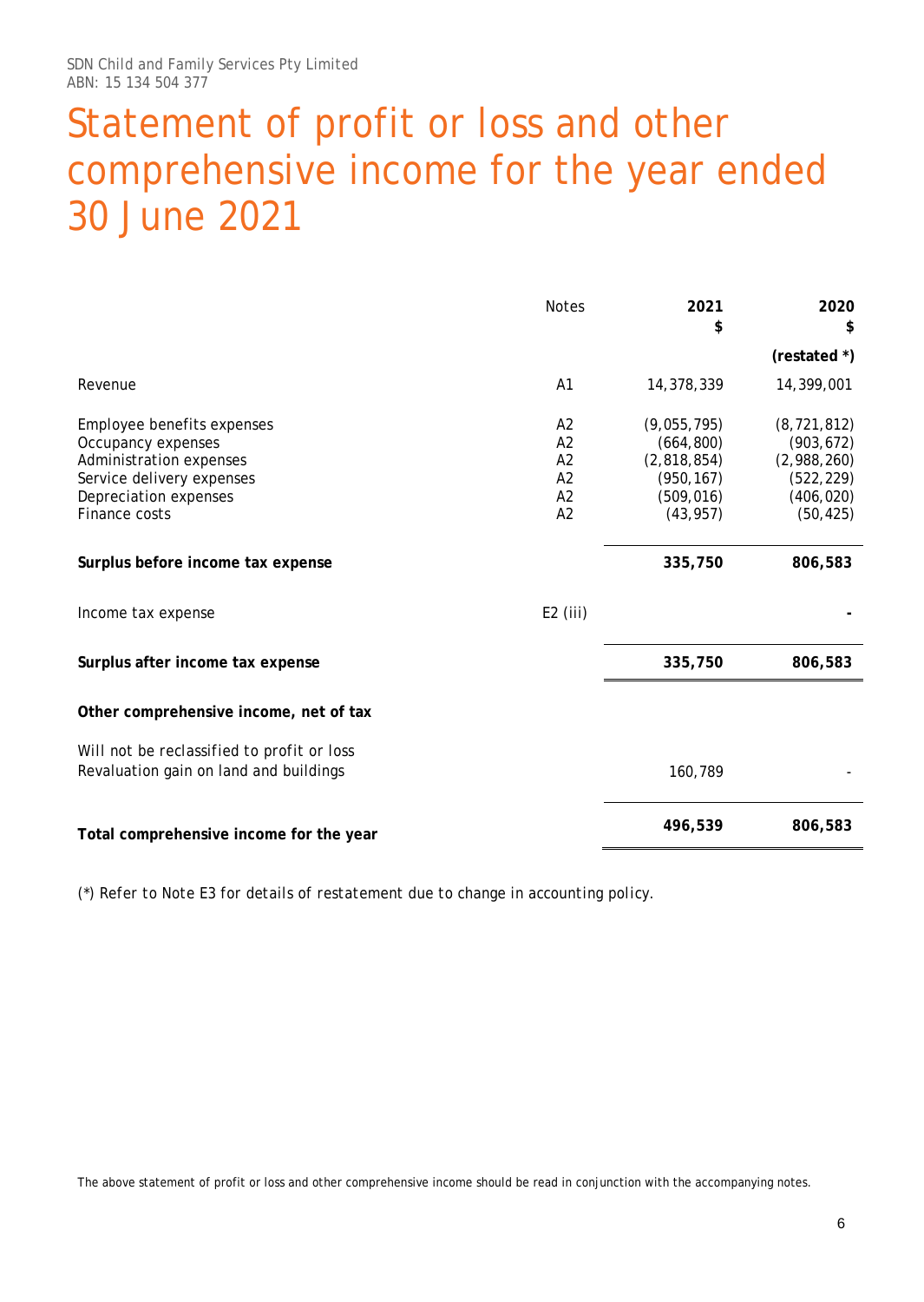# Statement of financial position as at 30 June 2021

|                                                                                                         | <b>Notes</b>                                   | 2021<br>\$                                              | 2020                                                    |
|---------------------------------------------------------------------------------------------------------|------------------------------------------------|---------------------------------------------------------|---------------------------------------------------------|
|                                                                                                         |                                                |                                                         | (restated *)                                            |
| <b>Current assets</b><br>Cash and cash equivalents<br>Other current assets                              | $C1$ (ii)                                      | 3,921,895<br>260,045                                    | 4,222,511                                               |
| <b>Financial assets</b>                                                                                 |                                                | 23,711                                                  | 23,571                                                  |
| <b>Total current assets</b>                                                                             |                                                | 4,205,651                                               | 4,246,082                                               |
| Non-current assets<br>Property, plant and equipment<br>Right-of-use-assets                              | <b>B1</b><br><b>B1</b>                         | 1,306,117<br>441,404                                    | 1,162,218<br>810,022                                    |
| <b>Total non-current assets</b>                                                                         |                                                | 1,747,521                                               | 1,972,240                                               |
| <b>Total assets</b>                                                                                     |                                                | 5,953,172                                               | 6,218,322                                               |
| <b>Current liabilities</b><br>Trade and other payables<br>Provisions<br>Borrowings<br>Lease liabilities | $C1$ (iii)<br>$C1$ (iv)<br>C1 (v)<br>$C1$ (vi) | 1,769,648<br>952,343<br>500,000<br>336,416<br>3,558,407 | 2,314,867<br>772,211<br>500,000<br>363,894<br>3,950,972 |
| <b>Total current liabilities</b>                                                                        |                                                |                                                         |                                                         |
| Non-current liabilities<br>Provisions<br>Lease liabilities                                              | $C1$ (iv)<br>$C1$ (vi)                         | 438,497<br>122,300                                      | 473,937<br>455,984                                      |
| <b>Total non-current liabilities</b>                                                                    |                                                | 560,797                                                 | 929,921                                                 |
| <b>Total liabilities</b>                                                                                |                                                | 4,119,204                                               | 4,880,893                                               |
| Net assets                                                                                              |                                                | 1,833,968                                               | 1,337,429                                               |
| Equity<br>Issued equity<br>Reserves<br>Retained surpluses / (losses)                                    | $C1$ (vi)<br>D1 (i) - (iii)<br>$D1$ (iv)       | 100,000<br>1,692,389<br>41,579                          | 100,000<br>1,535,277<br>(297, 848)                      |
| <b>Total equity</b>                                                                                     |                                                | 1,833,968                                               | 1,337,429                                               |

*(\*) Refer to Note E3 for details of restatement due to change in accounting policy.*

The above statement of financial position should be read in conjunction with the accompanying notes.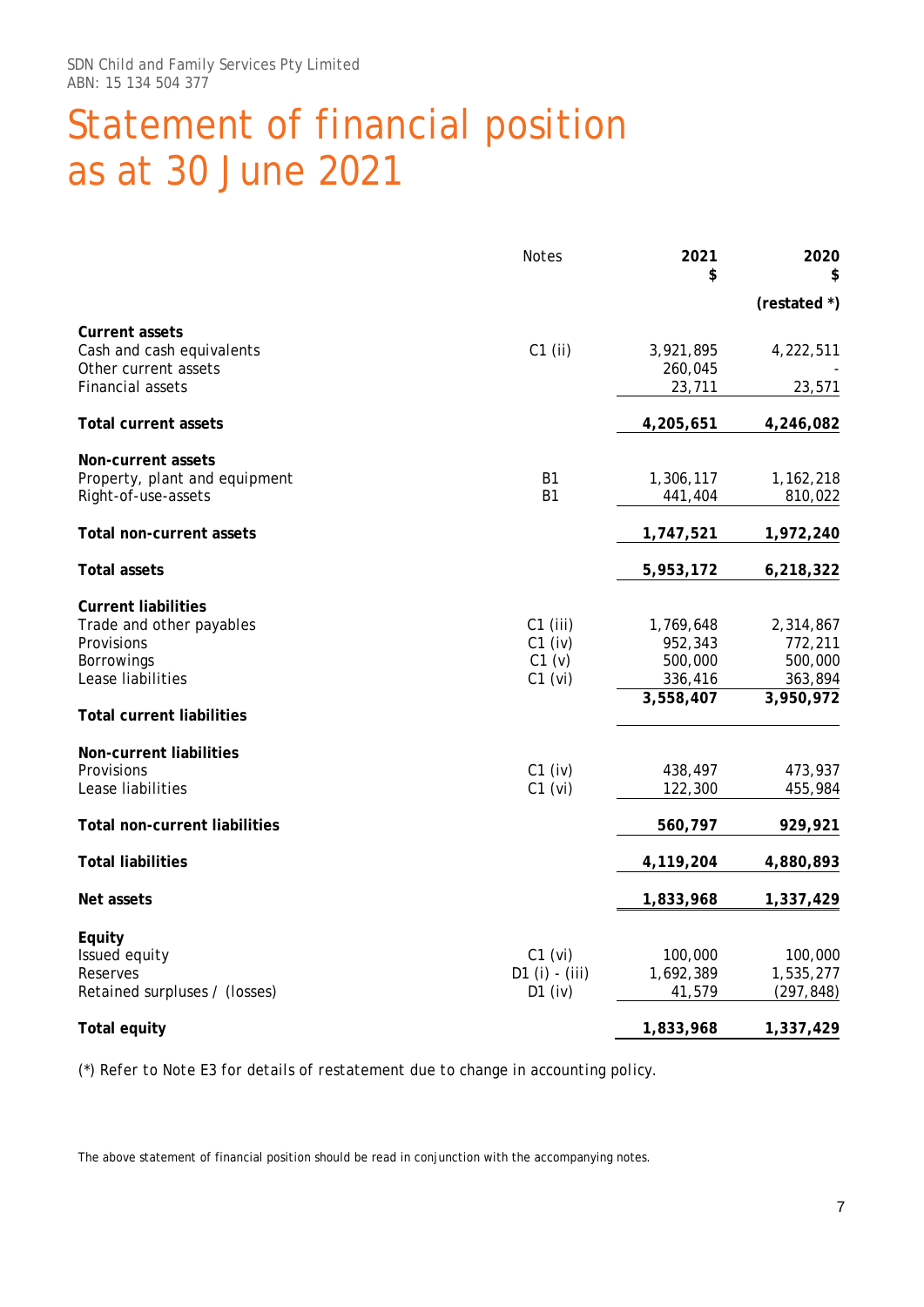# Statement of changes in equity for the year ended 30 June 2021

|                                                                             | <b>Notes</b>   | Share<br>Capital | Asset<br>reserve | revaluation Other reserve | Retained<br>earnings | Total      |
|-----------------------------------------------------------------------------|----------------|------------------|------------------|---------------------------|----------------------|------------|
|                                                                             |                | \$               | \$               | \$                        | \$                   | \$         |
| Balance at 1 July 2019 - reported<br>Correction due to change in accounting |                | 100,000          | 311,600          | 1,234,932                 | (735, 458)           | 911,074    |
| policy                                                                      | E <sub>3</sub> |                  |                  |                           | (380, 228)           | (380, 228) |
| Balance at 1 July 2019 - restated                                           |                | 100,000          | 311,600          | 1,234,932                 | (1, 115, 686)        | 530,846    |
| Surplus for the year                                                        |                |                  |                  |                           | 806,583              | 806,583    |
| Total comprehensive income for the<br>year                                  |                |                  |                  |                           | 806,583              | 806,583    |
| Transfer from reserves                                                      |                |                  |                  |                           |                      |            |
| Use of fundraising reserve                                                  | D1 (ii)        |                  |                  | (11, 255)                 | 11,255               |            |
| Balance at 30 June 2020                                                     |                | 100,000          | 311,600          | 1,223,677                 | (297, 848)           | 1,337,429  |
| Surplus for the year                                                        |                |                  |                  |                           | 335,750              | 335,750    |
| Revaluation gain                                                            |                |                  | 160,789          |                           |                      | 160,789    |
| Total comprehensive income for the<br>year                                  |                |                  | 160,789          |                           | 335,750              | 496,539    |
| Transfer from reserves                                                      |                |                  |                  |                           |                      |            |
| Use of fundraising reserve                                                  | $D1$ (ii)      |                  |                  | (3, 677)                  | 3,677                |            |
| Balance at 30 June 2021                                                     |                | 100,000          | 472,389          | 1,220,000                 | 41,579               | 1,833,968  |

The above statement of changes in equity should be read in conjunction with the accompanying note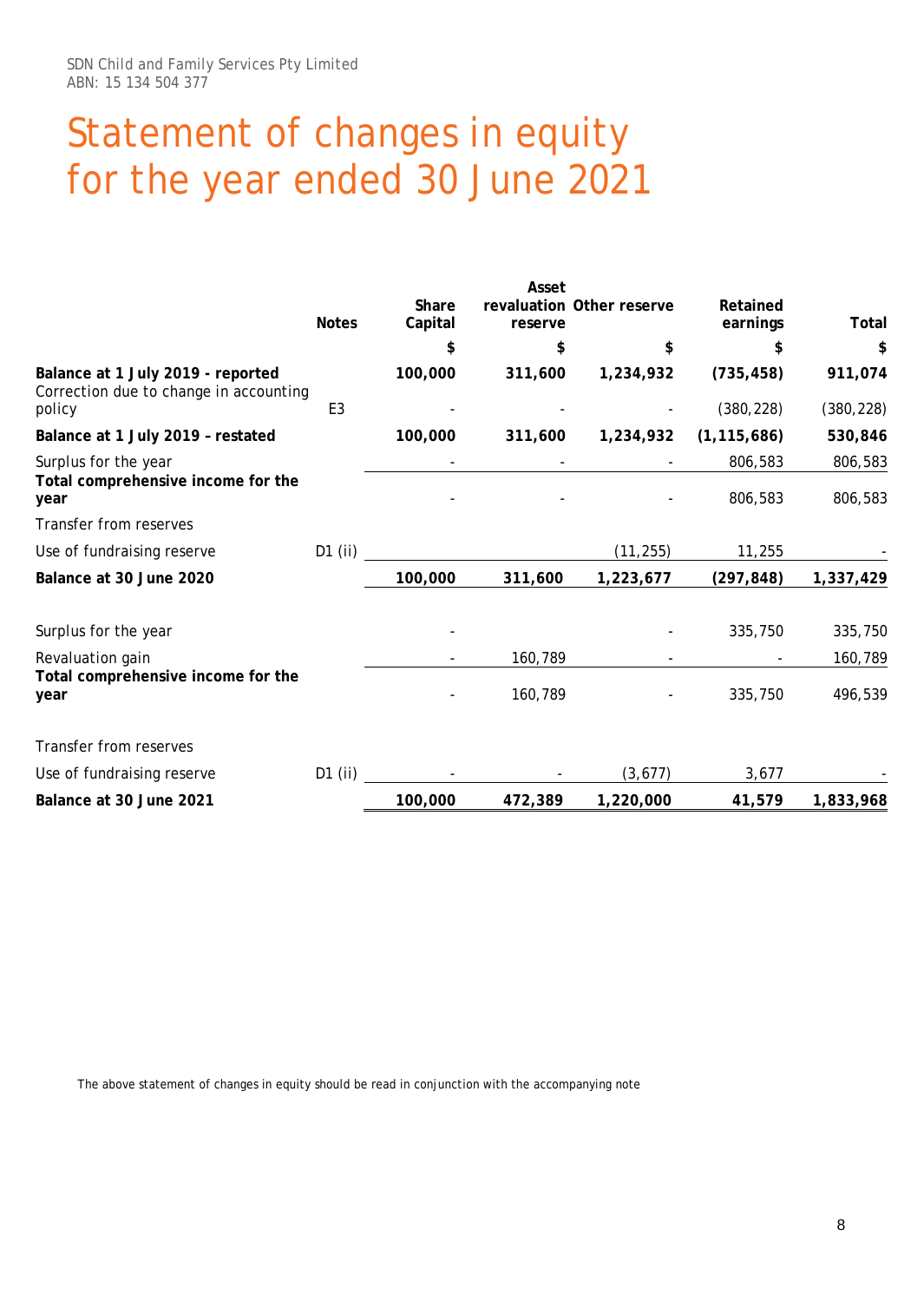# Statement of cash flows for the year ended 30 June 2021

|                                                                                                                                                | <b>Notes</b> | 2021                                                            | 2020<br>\$                                                      |
|------------------------------------------------------------------------------------------------------------------------------------------------|--------------|-----------------------------------------------------------------|-----------------------------------------------------------------|
| Cash flows from operating activities                                                                                                           |              |                                                                 |                                                                 |
| Receipt of grants<br>Receipts from customers<br>Interest received<br>Interest paid on lease liabilities<br>Payments to suppliers and employees |              | 12,099,501<br>2,005,528<br>1,260<br>(21, 098)<br>(13, 940, 452) | 11,740,820<br>2,491,725<br>8,420<br>(23, 538)<br>(12, 493, 956) |
| Net cash from operating activities                                                                                                             | $E3$ (ii)    | 144,739                                                         | 1,723,471                                                       |
| Cash flows from investing activities                                                                                                           |              |                                                                 |                                                                 |
| Payments for investments held to maturity<br>Payments for property, plant and equipment                                                        |              | (140)<br>(133, 269)                                             | (213)<br>(129, 215)                                             |
| Net cash used in investing activities                                                                                                          |              | (133, 409)                                                      | (129, 428)                                                      |
| Cash flows from financing activities                                                                                                           |              |                                                                 |                                                                 |
| Repayments of lease liabilities                                                                                                                |              | (311, 946)                                                      | (309, 506)                                                      |
| Net cash used in financing activities                                                                                                          |              | (311, 946)                                                      | (309, 506)                                                      |
| Net (decrease)/increase in cash held                                                                                                           |              | (300, 616)                                                      | 1,284,537                                                       |
| Cash and cash equivalents at beginning of financial year                                                                                       |              | 4,222,511                                                       | 2,937,974                                                       |
| Cash and cash equivalents at end of financial year                                                                                             | $C1$ (ii)    | 3,921,895                                                       | 4,222,511                                                       |

The above statement of cash flows should be read in conjunction with the accompanying notes.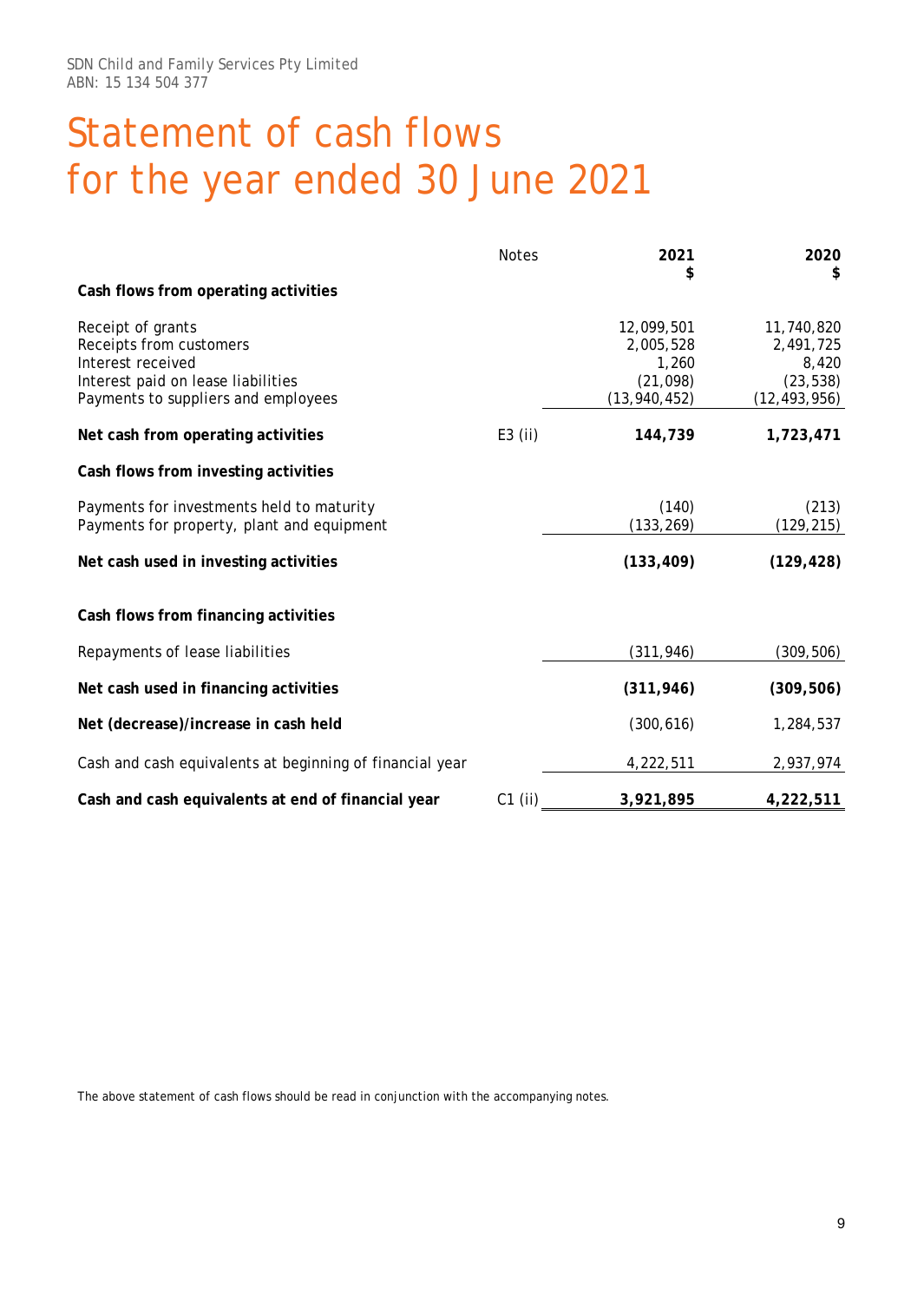# A. WHERE DO OUR FUNDS COME FROM AND HOW ARE THEY SPENT?

### **A1. WHAT ARE OUR SOURCES OF REVENUE?**

Our primary sources of revenue are from State and Federal Government grants, disability services fees and child care fees. We also generated revenue from staff services provided to the parent entity, SDN Children's Services.

|                                                                 | 2021       | 2020       |
|-----------------------------------------------------------------|------------|------------|
|                                                                 | \$         | \$         |
| Childcare revenue                                               |            | 261,328    |
| Disability services revenue                                     | 2,335,512  | 2,125,340  |
| Interest received                                               | 1,260      | 8,420      |
| Grants - Commonwealth government                                | 331,450    | 304,184    |
| Grants - NSW state government                                   | 9,360,552  | 9,348,469  |
| Donations and bequests                                          | 73.692     | 128,467    |
| Staffing recoveries and other intercompany charges <sup>*</sup> | 1,797,670  | 2,047,172  |
| Other revenue                                                   | 439,514    | 89,451     |
| Child Care Subsidy                                              | 38,689     | 86,170     |
| Total revenue                                                   | 14,378,339 | 14,399,001 |

#### *\* Recoveries from parent entity for staff costs*

*No childcare revenue was received in 2021 due to the NSW Government waiving fees for Community Preschools including SDN Beranga. The NSW Government provided top-up funding included in Other Revenue of \$439,514 in replacement.*

*Donations recognised in Statement of Profit or Loss and Other Comprehensive Income*

|                                                                                                                                                        | 2021             | 2020<br>S.       |
|--------------------------------------------------------------------------------------------------------------------------------------------------------|------------------|------------------|
| SDN Child and Family Services Pty Limited - general donations <sup>2</sup><br>SDN Child and Family Services Pty Limited - child care fees <sup>3</sup> | 34,723<br>38,969 | 93.893<br>34,574 |
| Total                                                                                                                                                  | 73.692           | 128,467          |

*2 Donations disclosed as donations and bequests under revenue which are general donations not directed towards a specific purpose.*

<sup>3</sup>*Revenue from donations that are directed for use in payment of childcare fees.*

As part of its activities, SDN Child and Family Services Pty Limited receives donations from philanthropic foundations, businesses and individuals for our work with our three priority areas:

- Aboriginal and Torres Strait Islander Early Childhood Scholarships
- Working with children with disability, including our Access and Inclusion Scholarships and our work at SDN Beranga
- Working with children and families facing challenges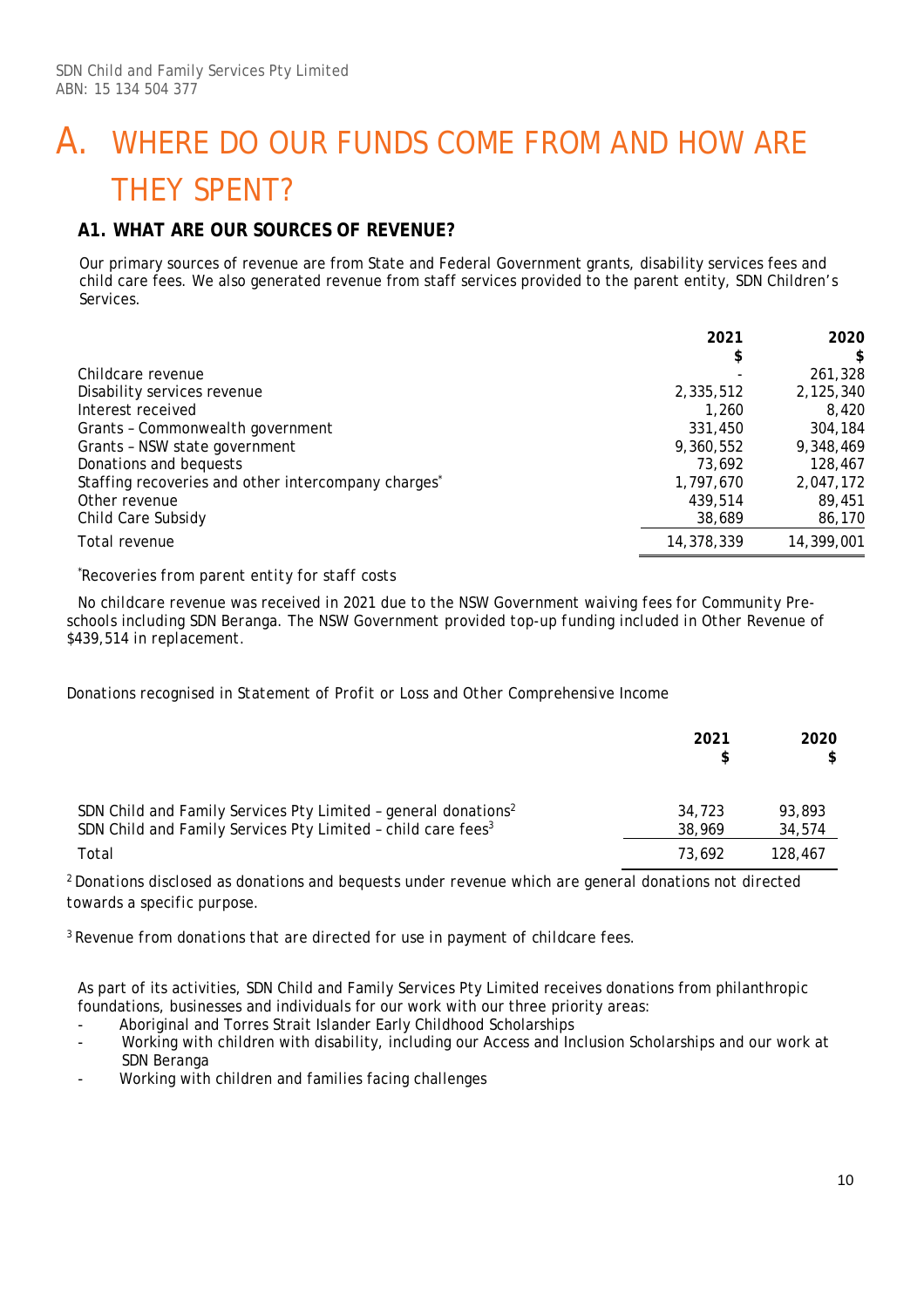# A. WHERE DO OUR FUNDS COME FROM AND HOW ARE THEY SPENT?

### *What is the relevant accounting policy?*

#### *Revenue recognition*

Revenue from the rendering of childcare and disability services is recognised upon delivery of the service. Revenue from childcare benefit is recognised in the period to which the benefit relates.

Interest revenue is recognised using the effective interest rate method, which, for floating rate financial assets is the rate inherent in the instrument.

Grant revenue is recognised in the statement of profit or loss and other comprehensive income when the company obtains control of the grant and it is probable that the economic benefits gained from the grant will flow to the company and the amount of the grant can be measured reliably.

If conditions are attached to the grant which must be satisfied, the recognition of the grant as revenue will be deferred until those conditions are satisfied.

When grant revenue is received whereby the company incurs an obligation to deliver economic value directly back to the contributor, this is considered a reciprocal transaction and the grant revenue is recognised in the statement of financial position as a liability until the performance obligation has been delivered to the contributor, otherwise the grant is recognised as revenue on receipt.

General donations are recognised as revenue when received. Donations of child care fees are recognised as revenue when the care is delivered.

Staffing recoveries are received when the company's staff provide services for the parent entity, SDN Children's Services. Revenue is recognised upon delivery of the service.

### **A2. WHERE HAS THE FUNDING BEEN SPENT?**

We have spent the income we received over the course of this financial year on programs that support the following goals.

|                                      | 2021       | 2020       |
|--------------------------------------|------------|------------|
|                                      |            |            |
| Support children who face challenges | 4,678,102  | 4,304,307  |
| Strengthen families and communities  | 9.364.487  | 9,288,111  |
| Total expenditure <sup>*</sup>       | 14,042,589 | 13,592,418 |

 *\* Expenditure includes impairment loss, depreciation and administration staff costs*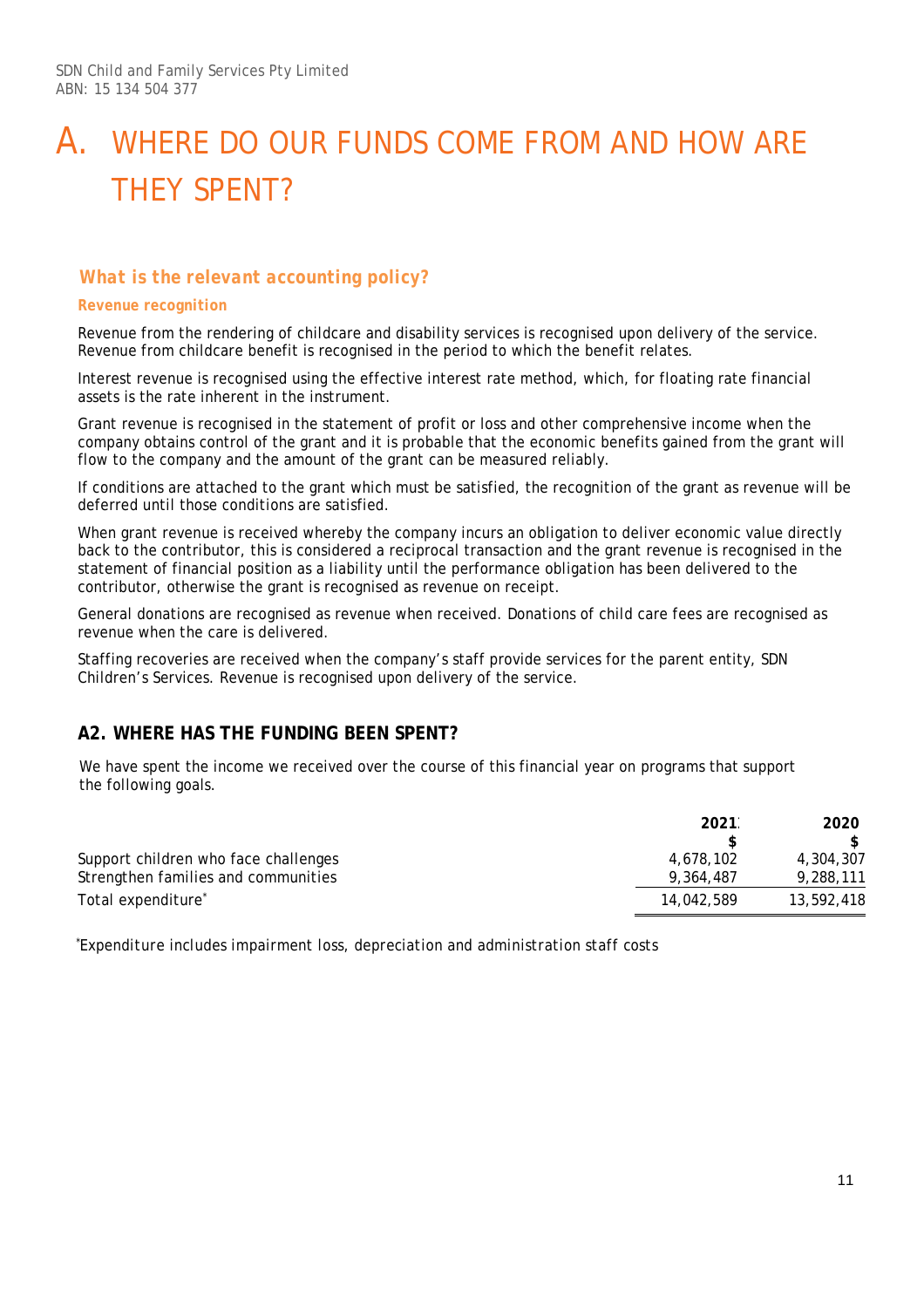# A. WHERE DO OUR FUNDS COME FROM AND HOW ARE THEY SPENT?

The main categories of expenditure were as follows:

|                                                                                                                                                    | 2021<br>\$                                                       | 2020<br>S<br>(restated)                                          |
|----------------------------------------------------------------------------------------------------------------------------------------------------|------------------------------------------------------------------|------------------------------------------------------------------|
| Employee benefits expense                                                                                                                          | 9,055,795                                                        | 8,721,812                                                        |
|                                                                                                                                                    | 2021<br>\$                                                       | 2020<br>(restated)                                               |
| Rent expense<br>Furniture and appliance expenses<br>Repairs and maintenance expense<br>Occupancy expenses                                          | 367,864<br>9,342<br>287,594<br>664,800                           | 631,758<br>48,769<br>223,145<br>903,672                          |
| Operating expenditure<br>IT and equipment expense<br>Other expenses<br>Corporate recoveries<br>Professional fees<br><b>Administration expenses</b> | 306,549<br>92,865<br>123,102<br>2,276,789<br>69,549<br>2,818,854 | 464,416<br>119,986<br>72,395<br>2,254,863<br>76,600<br>2,988,260 |
| Childcare expenses<br>Consulting expenses<br>Training and Program expenses<br>Service delivery expenses                                            | 146,372<br>243,215<br>560,580<br>950,167                         | 155,333<br>138,213<br>228,683<br>522,229                         |
| Depreciation expenses                                                                                                                              | 509,016                                                          | 406,020                                                          |
| <b>Finance costs</b>                                                                                                                               | 43,957                                                           | 50,425                                                           |
| <b>Total expenditure</b>                                                                                                                           | 14,042,589                                                       | 13,592,418                                                       |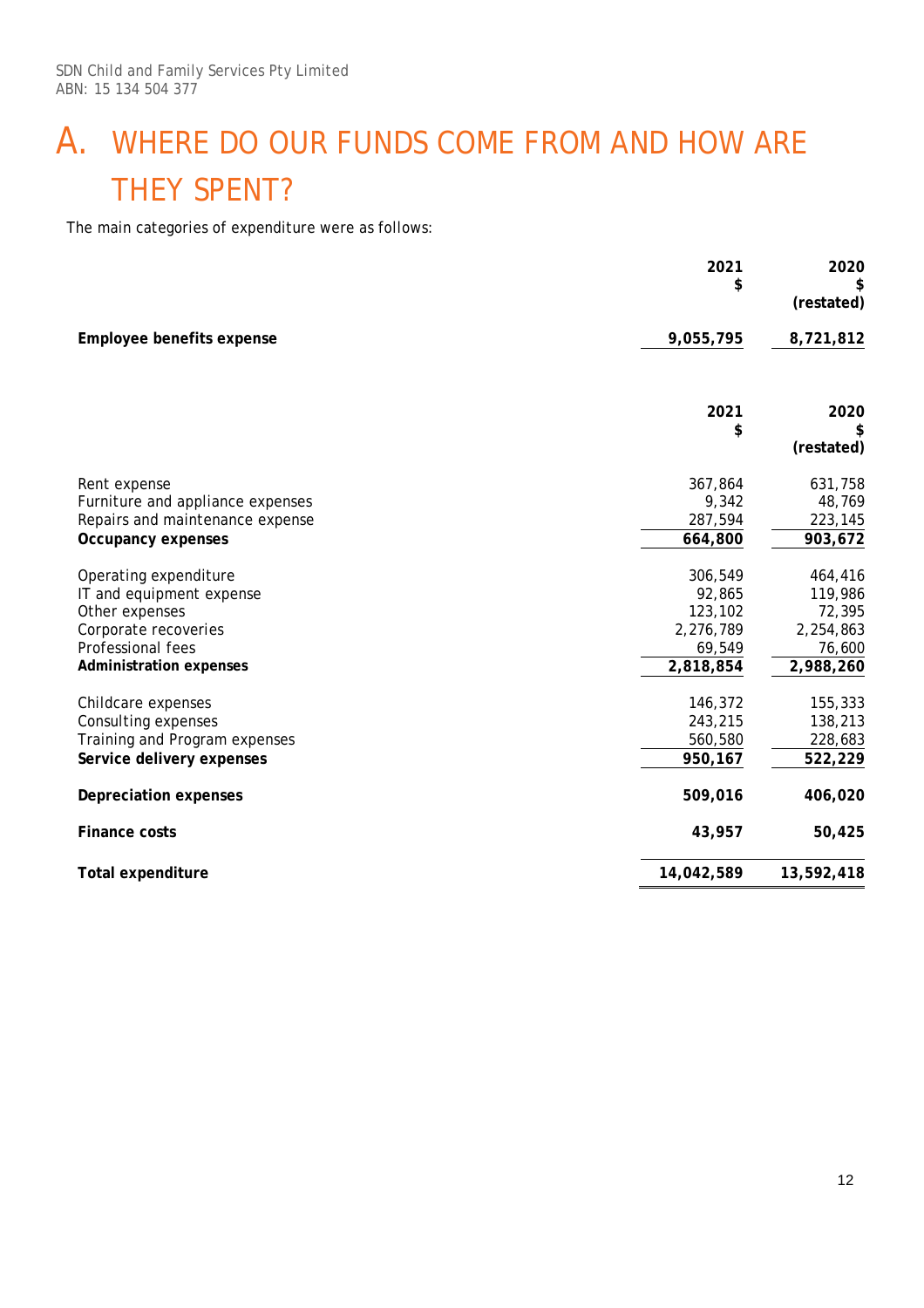# B. WHAT ASSETS DO WE HAVE AND HOW DO WE MANAGE THEM?

### **B1. NON-CURRENT ASSETS**

| Property, Plant and Equipment             | 2021       | 2020       |
|-------------------------------------------|------------|------------|
|                                           | \$         | \$         |
| Freehold land - at valuation              | 727,750    | 615,000    |
|                                           | 727,750    | 615,000    |
| Freehold buildings - at valuation         | 502,250    | 451,000    |
| Less: accumulated depreciation            |            | (21, 730)  |
|                                           | 502,250    | 429,270    |
| Centre and program equipment - at cost    | 311,681    | 276,532    |
| Less: accumulated depreciation            | (235, 564) | (158, 584) |
|                                           | 76,117     | 117,948    |
| Total property, plant and equipment       | 1,306,117  | 1,162,218  |
|                                           | 2021       | 2020       |
| <b>Right-of-use Assets</b>                | \$         | \$         |
| Right-of-use Assets - Property - at cost  | 944,843    | 929,247    |
| Less: accumulated depreciation            | (590, 159) | (265, 395) |
|                                           | 354,684    | 663,851    |
| Right-of-use Assets - Equipment - at cost | 100,737    | 100,737    |
|                                           | (54, 395)  | (27, 235)  |
| Less: accumulated depreciation            |            |            |
|                                           | 46,342     | 73,503     |
| Right-of-use Assets - Vehicle - at cost   | 64,911     | 99,401     |
| Less: accumulated depreciation            | (24, 533)  | (26, 732)  |
|                                           | 40,378     | 72,668     |
| <b>Total right-of-use Assets</b>          | 441,404    | 810,022    |

### *What is the relevant accounting policy?*

#### *Non-current assets*

Each class of non-current assets is carried at cost or fair value less, where applicable, any accumulated depreciation / amortisation and impairment losses.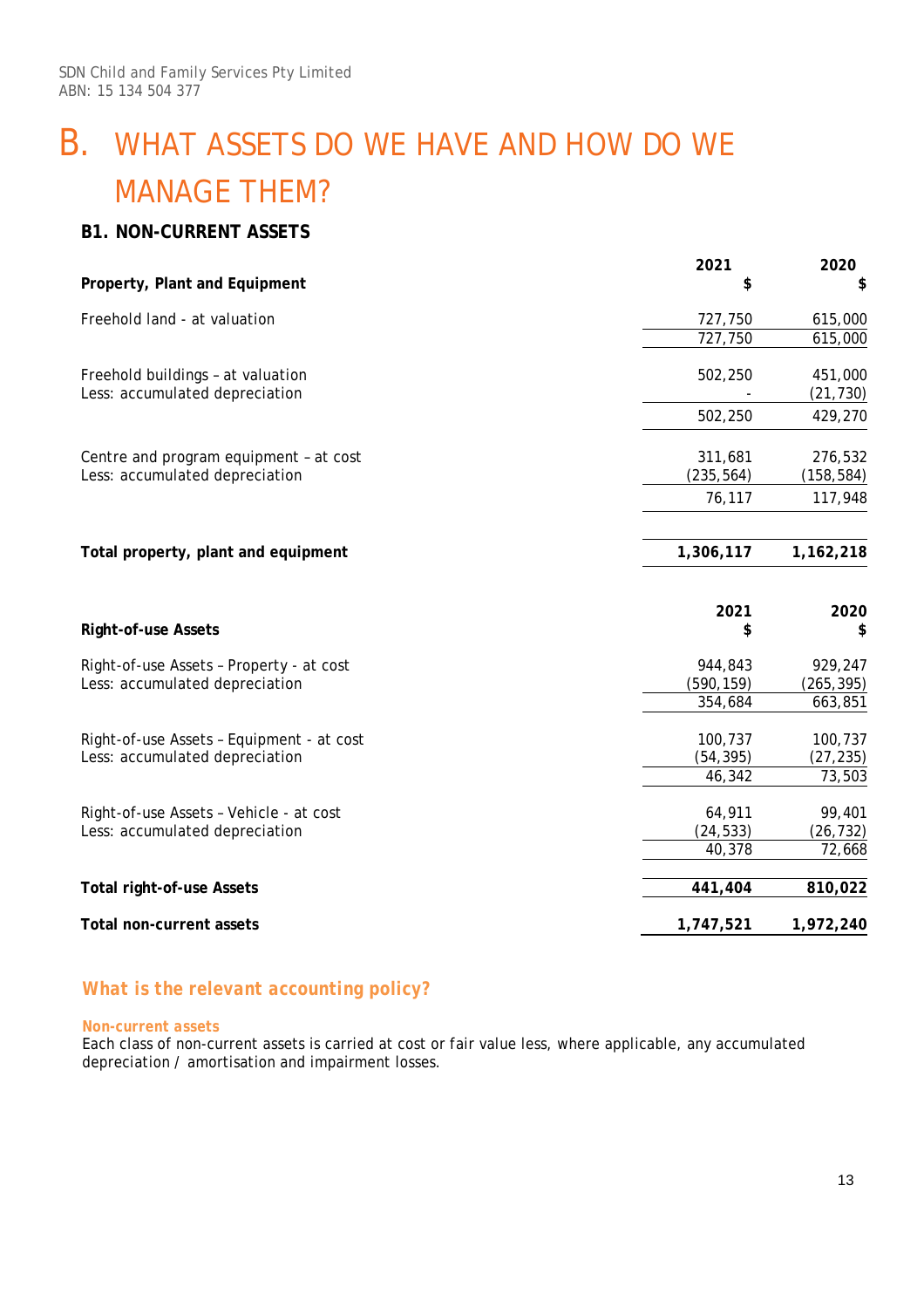# B. WHAT ASSETS DO WE HAVE AND HOW DO WE MANAGE THEM?

#### *Plant and equipment*

Plant and equipment are measured on a cost basis less depreciation and impairment losses.

The carrying amount of plant and equipment is reviewed annually to ensure it is not in excess of the recoverable amount from these assets. The recoverable amount is assessed on the basis of the expected net cash flows that will be received from the assets' employment and subsequent disposal. The expected net cash flows have been discounted to their present values in determining recoverable amounts.

#### *Land and buildings*

Freehold land and buildings are initially recorded at cost on acquisition and subsequently shown at fair value based on periodic valuations by external independent valuers, less subsequent depreciation for buildings. An independent valuation of all freehold land and associated buildings is generally performed every three years.

The most recent revaluation was completed by an accredited independent valuer as at 30 June 2021.

The revaluation was based on the following assumptions:

- The company intends to retain the land and buildings for continuous use in the foreseeable future;
- The operating license for each property is current and transferrable;
- The information provided by the company for the revaluation is accurate and verifiable;
- The building complies with all relevant statutory requirements in respect of matters such as but not limited to health, building and fire safety regulations (including asbestos and legionnaires disease), rules, regulations, orders and codes of all authorities, and that there are no outstanding requisitions;
- That there are no onerous encumbrances or interests reported on title, which adversely affect the values, marketability and continued utility of the property or business;
- That the subject property is affected by a caveat, with the Caveator being 'Minister for Ageing, Minister for Disability Services NSW'.

The primary method utilised by the independent valuer was the Direct Comparison method based on a rate per licensed place. They analysed sales evidence of similar transacted childcare centres in the vicinity of the properties and determined an appropriate rate per licensed place.

The secondary method used by the independent valuer was the Capitalisation of Income approach, which estimates the net market rental income of each property analysed on an income basis per licensed place, then capitalised this figure at an appropriate capitalisation rate (net yield) to arrive at market value.

Increases in the carrying amount arising on revaluation of freehold land and buildings are credited to a revaluation reserve in equity. Any revaluation decrements are initially taken in other comprehensive income through to the revaluation surplus reserve to the extent of any previous revaluation surplus of the same asset.

Thereafter the decrements are taken to profit or loss. Any accumulated depreciation at the date of revaluation is eliminated against the gross carrying amount of the asset and the net amount is restated to the revalued amount of the asset.

All other impairments are charged to the statement of profit or loss and other comprehensive income. Leasehold improvements are measured at cost less depreciation and impairment losses.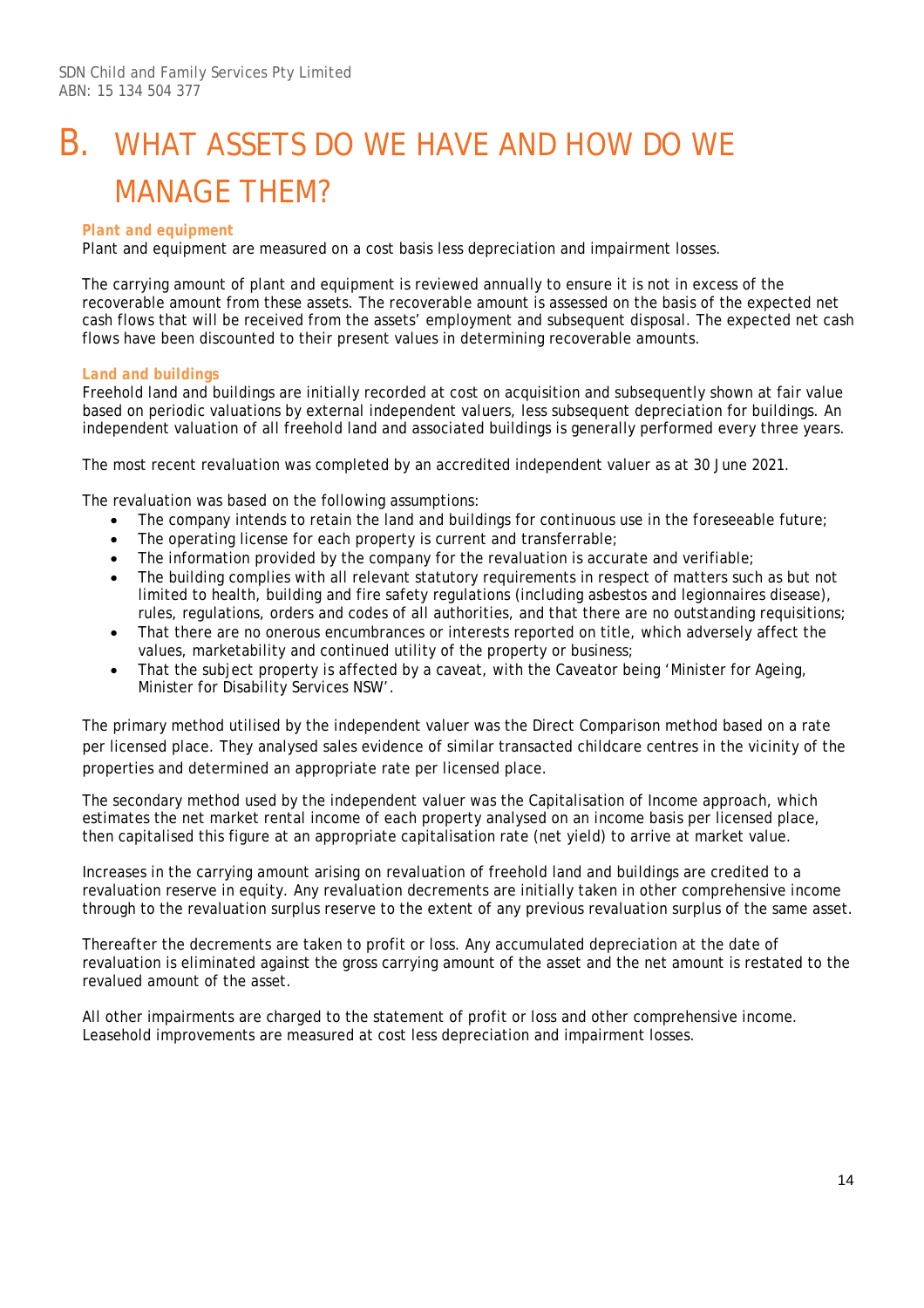# B. WHAT ASSETS DO WE HAVE AND HOW DO WE MANAGE THEM?

#### *Depreciation*

The depreciable amount of all tangible fixed assets including buildings, but excluding freehold land, is depreciated over their useful lives to the company commencing from the time the asset is held ready for use. The depreciation rates used for each class of depreciable assets are:

| Class of fixed asset | Depreciation rate       |
|----------------------|-------------------------|
| <b>Buildings</b>     | 4% straight line        |
| Playground           | 10% straight line       |
| Plant and equipment  | 20% - 33% straight line |

Purchases of plant and equipment using grant funds are not the property of the company and therefore are expensed to profit or loss in line with the terms and conditions of the funding agreement.

The assets' residual values and useful lives are reviewed, and adjusted if appropriate, at each reporting date. An asset's carrying amount is written down immediately to its recoverable amount if the asset's carrying amount is greater than its estimated recoverable amount.

Gains and losses on disposals are determined by comparing proceeds with the carrying amount. These gains or losses are included in the statement of profit or loss and other comprehensive income. When revalued assets are sold, amounts included in the revaluation reserve relating to that asset are transferred to retained earnings.

#### *Right-of-use Assets*

Right-of-use assets are measured at cost comprising the following:

- the amount of the initial measurement of lease liability
- any lease payments made at or before the commencement date less any lease incentives received
- any initial direct costs, and
- restoration costs.

Right-of-use assets are generally depreciated over the shorter of the asset's useful life and the lease term on a straight-line basis. If the company is reasonably certain to exercise a purchase option, the right-of-use asset is depreciated over the underlying asset's useful life.

Payments associated with short-term leases of equipment and vehicles and all leases of low-value assets are recognised on a straight-line basis as an expense in profit or loss. Short-term leases are leases with a lease term of 12 months or less.

Leased assets are depreciated on a straight line basis over their estimated useful lives where it is likely that the company will obtain ownership of the asset or over the term of the lease.

Lease payments for operating leases, where substantially all of the risks and benefits remain with the lessor, are charged as expenses in the financial period in which they are incurred.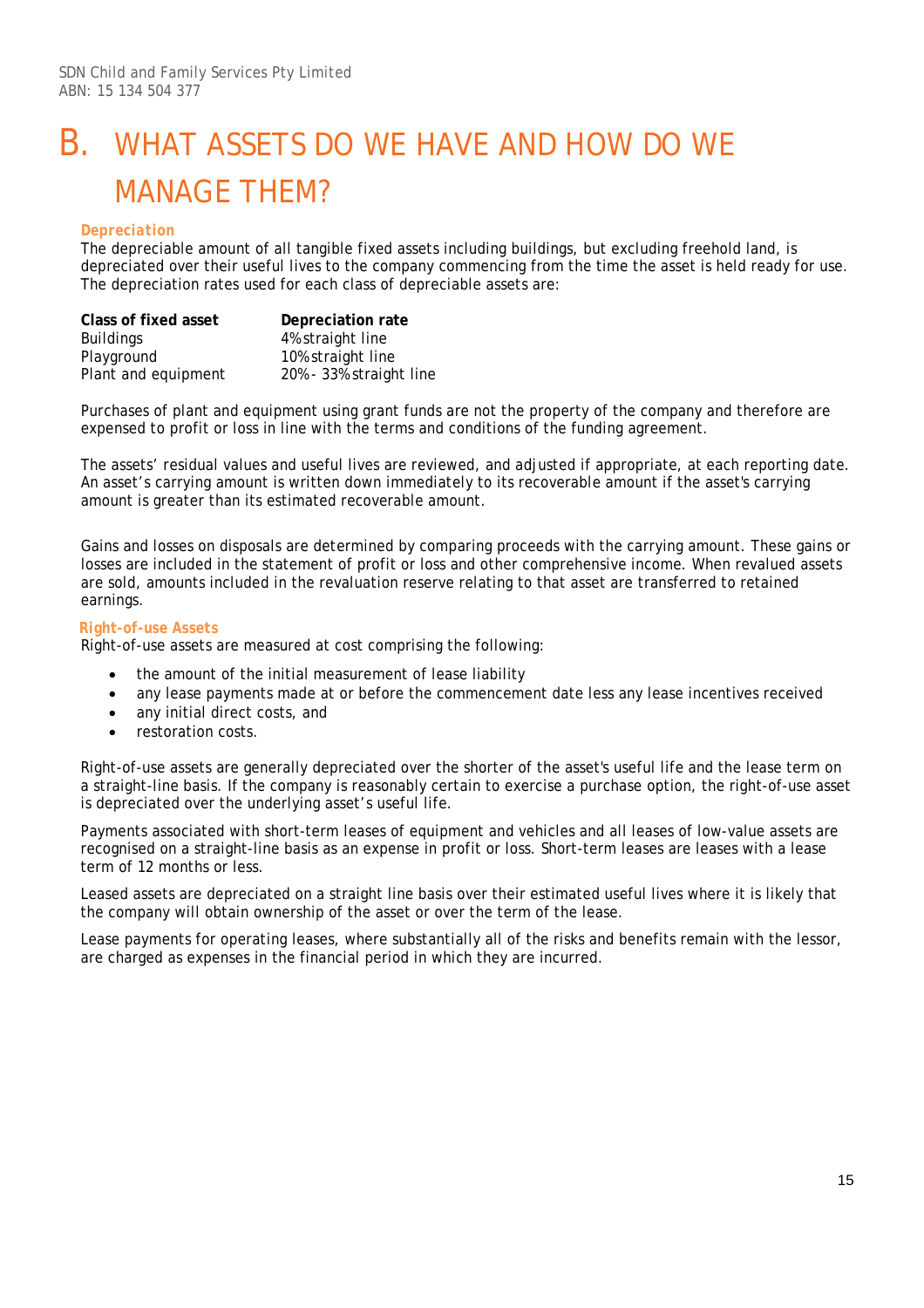### **C1. CAPITAL MANAGEMENT**

Management controls the capital of SDN Child and Family Services Pty Limited to ensure that adequate cash flows are generated to fund its operations and that returns from investments are maximised. The entity's Risk and Audit Committee monitors the financial position in line with this objective. The entity's Risk and Audit Committee operates under policies approved by the Board of Directors and provides regular reports.

The company has generated positive operating cash flows for the past two years.

The company's capital consists of issued capital and accumulated equity.

Management effectively manages the company's capital by assessing the company's financial risks and responding to changes in these risks and in the market. These responses may include the consideration of cash investments and debt levels.

There have been no changes to the strategy adopted by management to control the capital of the company since the previous year. The strategy of the company is to maintain a low gearing ratio. Any funding required is sourced from the parent entity, see Note C1 (v). The external debt held by the company is \$nil.

#### **(i) Working Capital**

|                       | 2021      | 2020      |
|-----------------------|-----------|-----------|
|                       | \$        | \$        |
| <b>Current Assets</b> | 4,205,651 | 4,246,082 |
| Current Liabilities   | 3,558,407 | 3,950,972 |
| Net Current Assets    | 647.244   | 295,110   |

#### **(ii) Current Assets**

#### **Cash and cash equivalents**

|                          | 2021      | 2020      |
|--------------------------|-----------|-----------|
|                          |           | \$.       |
| Cash at bank and in hand | 2,544,508 | 2,846,408 |
| Short-term bank deposits | 1,377,387 | 1,376,103 |
|                          | 3,921,895 | 4,222,511 |

### *What is the relevant accounting policy?*

#### *Cash and Cash Equivalents*

Cash and cash equivalents include cash on hand, deposits held at call with banks and other short-term highly liquid investments with original maturities of three months or less.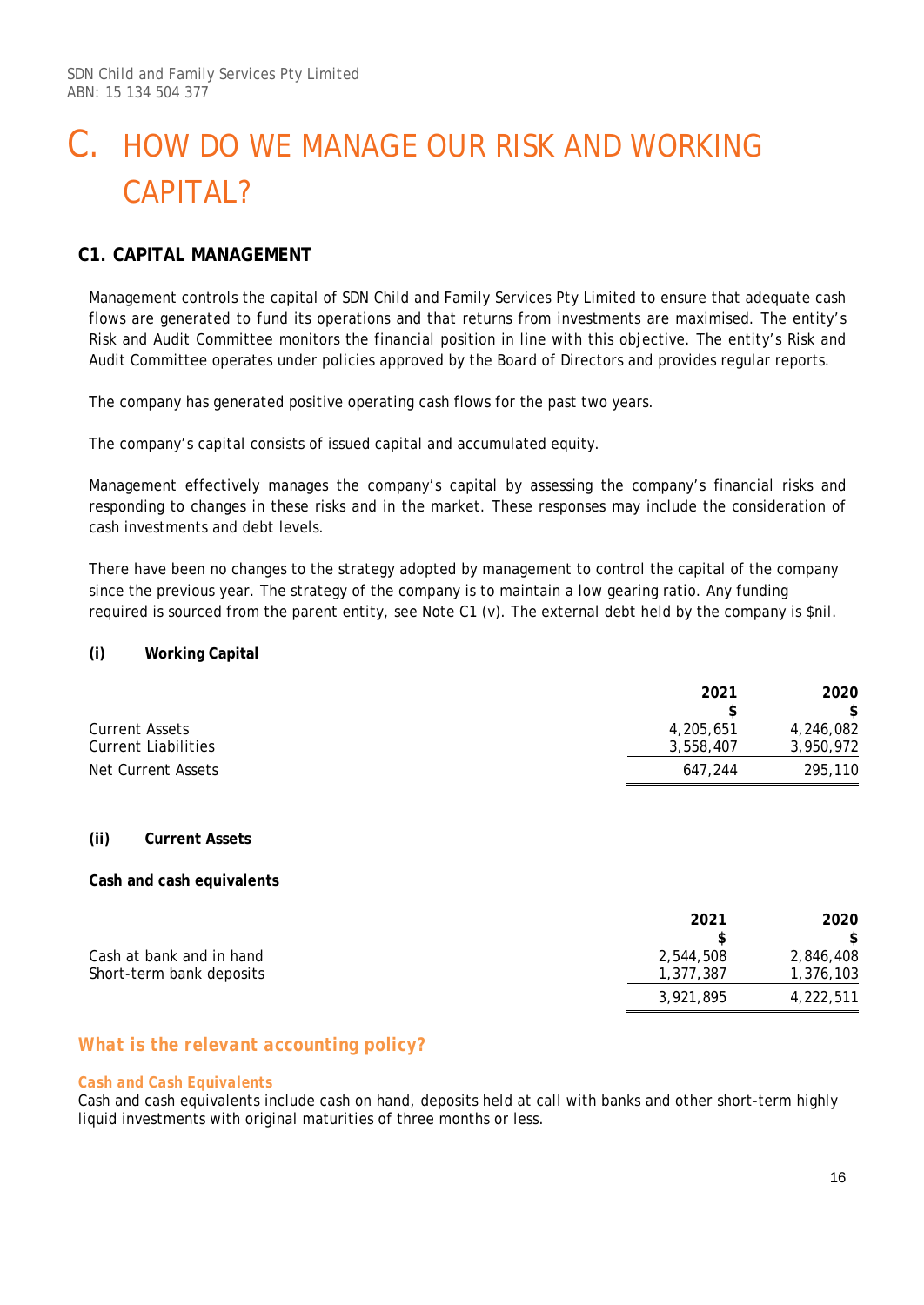#### **(iii) Current Liabilities**

#### **Trade and other payables**

|                                                      | 2021<br>\$ | 2020<br>\$ |
|------------------------------------------------------|------------|------------|
| Trade payables                                       | 597.375    | 679.859    |
| Sundry payables and accrued expenses                 | 747.284    | 888,333    |
| Unearned income - grant revenue                      | 423,004    | 741,905    |
| Unearned income - childcare fees in advance          | 1,985      | 4.770      |
| Unearned income - donated child care fees in advance |            |            |
|                                                      | 1,769,648  | 2,314,867  |

As part of its activities, SDN Child and Family Services Pty Limited receives funding from government departments in its capacity as project manager which are then distributed to external child care centres around New South Wales. Projects which SDN Child and Family Services Pty Limited managed include the Supporting Children with Additional Needs Program (SCAN) program. This program was funded by the NSW Department of Education to provide advice, support and resources to child care services for children with additional needs. This program ended on November 2014. As at June 2021 \$735,940 program and administration funding (2020: \$735,940) program and administration funding) was held on behalf of the Department of Education which will be refunded to the Department upon request.

As at 30 June 2021 \$162,438 (2020: \$5,966) was recorded in unearned income representing advances for grant funding received from government.

#### *What is the relevant accounting policy?*

#### *Trade Payables*

These amounts represent liabilities for goods and services provided to the company prior to the end of the financial year and which are unpaid. Due to their short-term nature they are measured at amortised cost and not discounted. The amounts are unsecured and are usually paid within 30 days of recognition.

#### *Funds held on behalf of funding bodies*

Funds for operational projects undertaken by the company on behalf of funding bodies are recognised on the statement of financial position as unearned income. As the project commences and costs are incurred the unearned income recognised is reduced and costs are recognised in the statement of profit or loss and other comprehensive income. Where the funds received relate to capital projects, funds are only recognised as revenue when the company obtains control of the contribution and has no obligation to repay the funds. Until control is obtained the amounts are held as unearned revenue.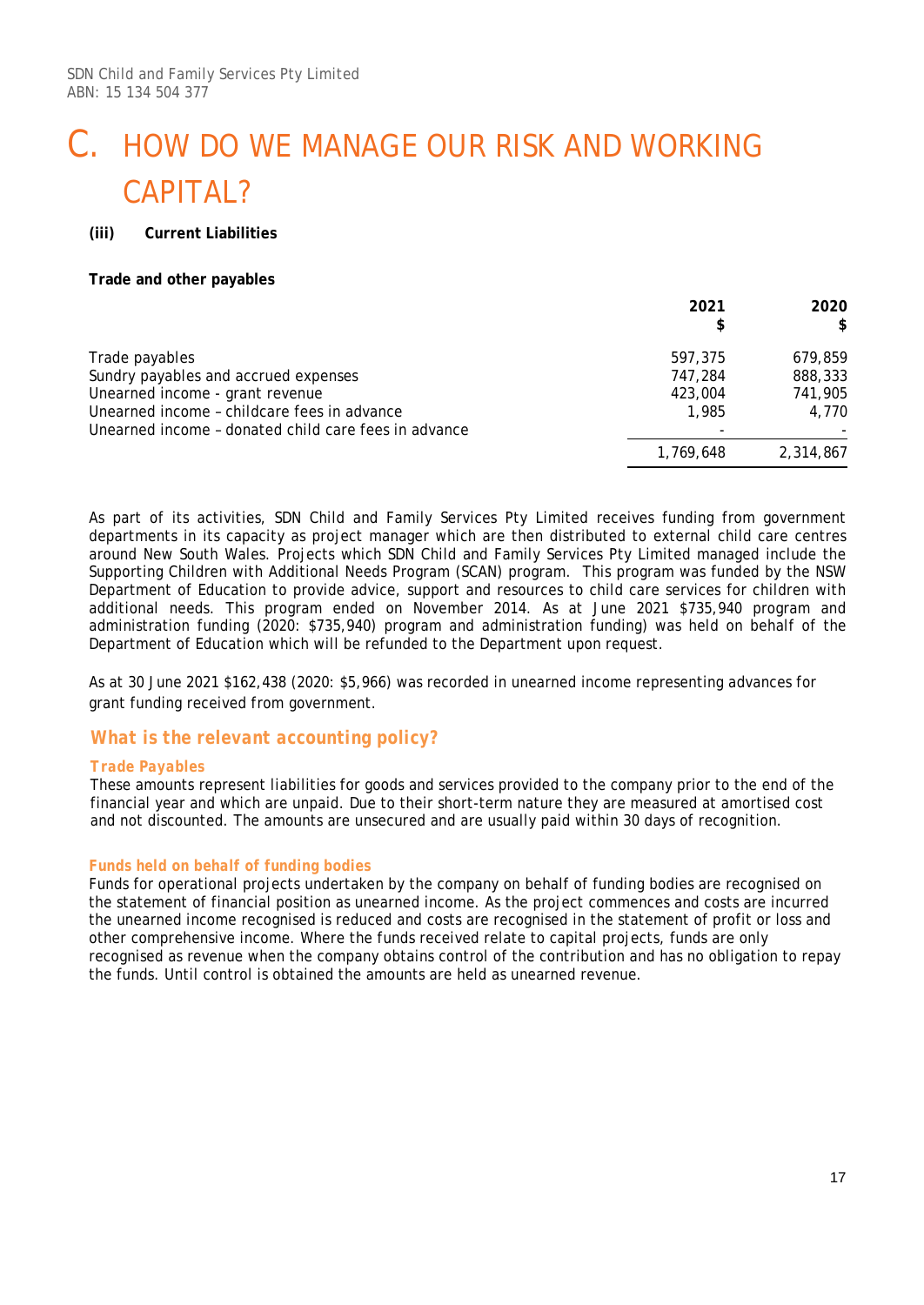#### **(iv) Provisions**

|                                    | 2021    | 2020     |
|------------------------------------|---------|----------|
| Current                            | \$      | \$       |
| Annual leave                       | 467,642 | 423,865  |
| Long service leave                 | 349,122 | 278,184  |
| Rostered days off                  | 8,198   | 5,277    |
| Make-good                          | 127,381 | 64,885   |
|                                    | 952,343 | 772,211  |
| Non-current                        |         |          |
| Long service leave                 | 42,007  | 31,162   |
| Contract termination               | 396,490 | 411,444  |
| Make-good                          |         | 31,331   |
|                                    | 438,497 | 473,937  |
| Movement in provisions             | 2021    | 2020     |
|                                    | \$      | \$       |
| Make-good                          |         |          |
| Opening balance                    | 96,216  | 182,335  |
| Increase/(reduction) in provisions | 31,165  | (86,119) |
| Balance at 30 June                 | 127,381 | 96,216   |

A provision has been recognised for employee entitlements relating to annual and long service leave for employees. In calculating the present value of future cash flows in respect of long service leave, the probability of long service leave being taken is based upon historical data.

A provision has also been recognised for employee entitlements relating to contract terminations for employees on fixed term contracts based on the amount expected to be settled in the event that funding programs are not renewed. The liability represents the termination payments to be paid at the anticipated completion of their employment.

The measurement and recognition criteria for employee benefits have been included in critical accounting estimates and judgements below.

#### *Amounts not expected to be settled within the next 12 months*

The current provision for employee benefits includes all unconditional entitlements where employees have completed the required period of service and also those where employees are entitled to pro-rata payments in certain circumstances. The entire amount is presented as current, since the company does not have an unconditional right to defer settlement. However, based on past experience, the company does not expect all employees to take the full amount of accrued leave or require payment within the next 12 months. The amounts of \$66,398 reflect leave that is not expected to be taken within the next 12 months.

#### *Provision for make-good*

A provision has been recognised in relation to the make-good of a number of premises currently leased by SDN Child and Family Services Pty Limited. This amount represents the accrued value to be paid out upon termination of the lease to make-good the premises.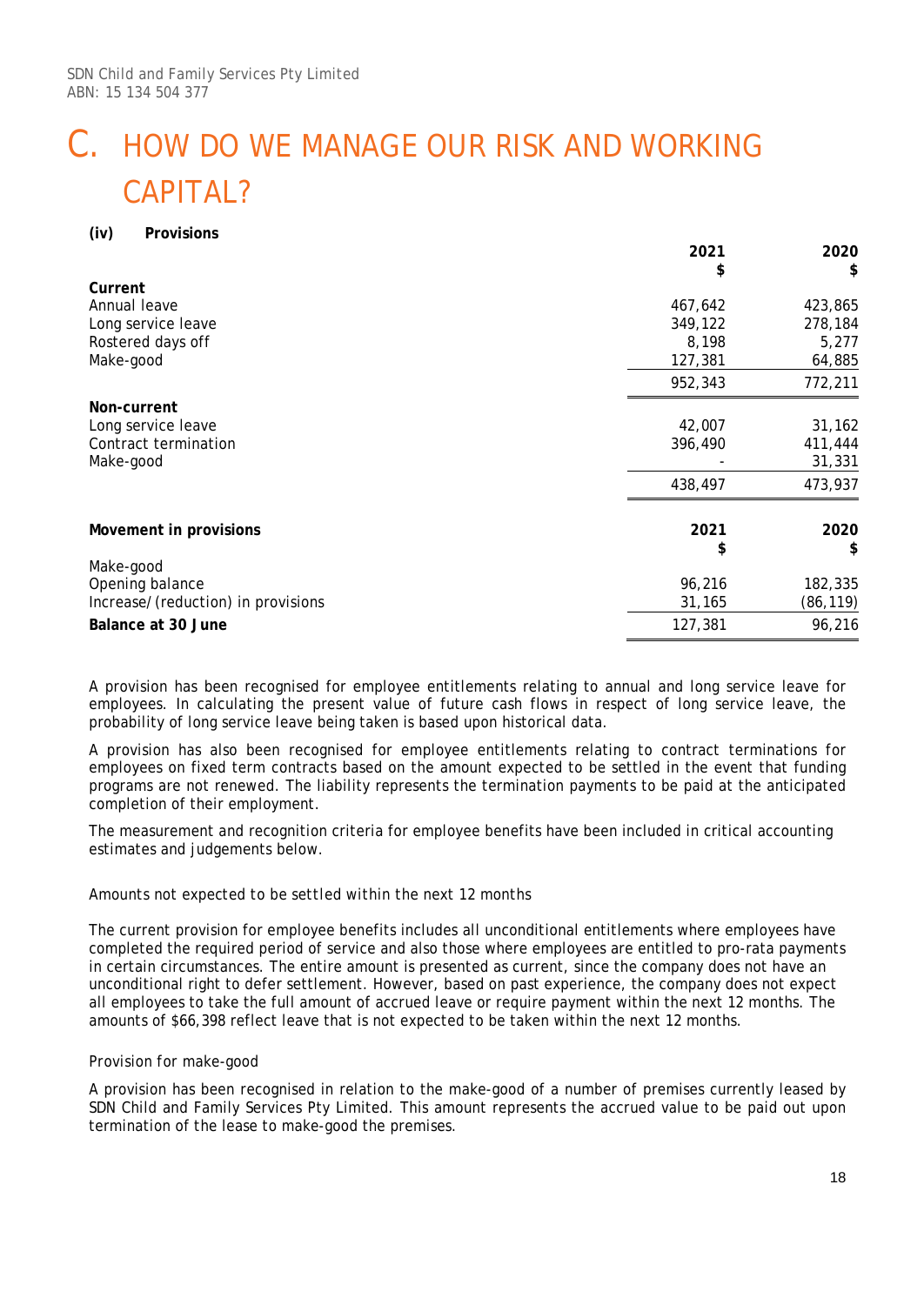### *What is the relevant accounting policy?*

#### *Provisions*

Provisions are recognised when the company has a legal or constructive obligation, as a result of past events, for which it is probable that an outflow of economic benefits will result and that outflow can be reliably measured.

Provisions are measured using the best estimate of the amounts required to settle the obligation at balance date, taking into account the risks and uncertainties surrounding the obligation.

The Directors evaluate estimates and judgments incorporated into the financial report based on historical knowledge and best available current information. Estimates assume a reasonable expectation of future events and are based on current trends and economic data, obtained both externally and within the company.

#### *Employee benefits*

Liabilities for wages and salaries, including non-monetary benefits, and annual leave expected to be settled within 12 months of the reporting date are recognised in current liabilities in respect of employees' services up to the reporting date and are measured at the amounts expected to be paid when the liabilities are settled.

The liability for long service leave is recognised in current and non-current liabilities, depending on the unconditional right to defer settlement of the liability for at least 12 months after the reporting date.

The liability is measured as the present value of expected future payments to be made in respect of services provided by employees up to the reporting date using the projected unit credit method. Consideration is given to expected future wage and salary levels, experience of employee departures and periods of service. Expected future payments are discounted using market yields at the reporting date on national government bonds with terms to maturity and currency that match, as closely as possible, the estimated future cash outflows.

The liability for contract termination is recognised as a current or non-current liability. The liability is measured at the amount expected to be paid when the liability is settled and is based on employees' services up to the reporting date.

The company contributes to a number of superannuation funds which exist to provide benefits to employees and their dependants on retirement, disability or death. The company's commitment in respect of the superannuation funds (which are all accumulation funds) is limited to making the specified contributions. The company's contributions to the superannuation funds are expensed in the statement of profit or loss and other comprehensive income as incurred.

#### *Critical accounting estimates and judgements*

#### *Provision for employee benefits*

The liability for employee benefits is recognised and measured at the value of the estimated future cash flows to be made in respect of all employees at the reporting date. In determining the value of the liability for long service leave, estimates of attrition rates and pay increases through promotion and inflation have been taken into account. Where actual rates are different to those estimated the long service leave expense will be impacted.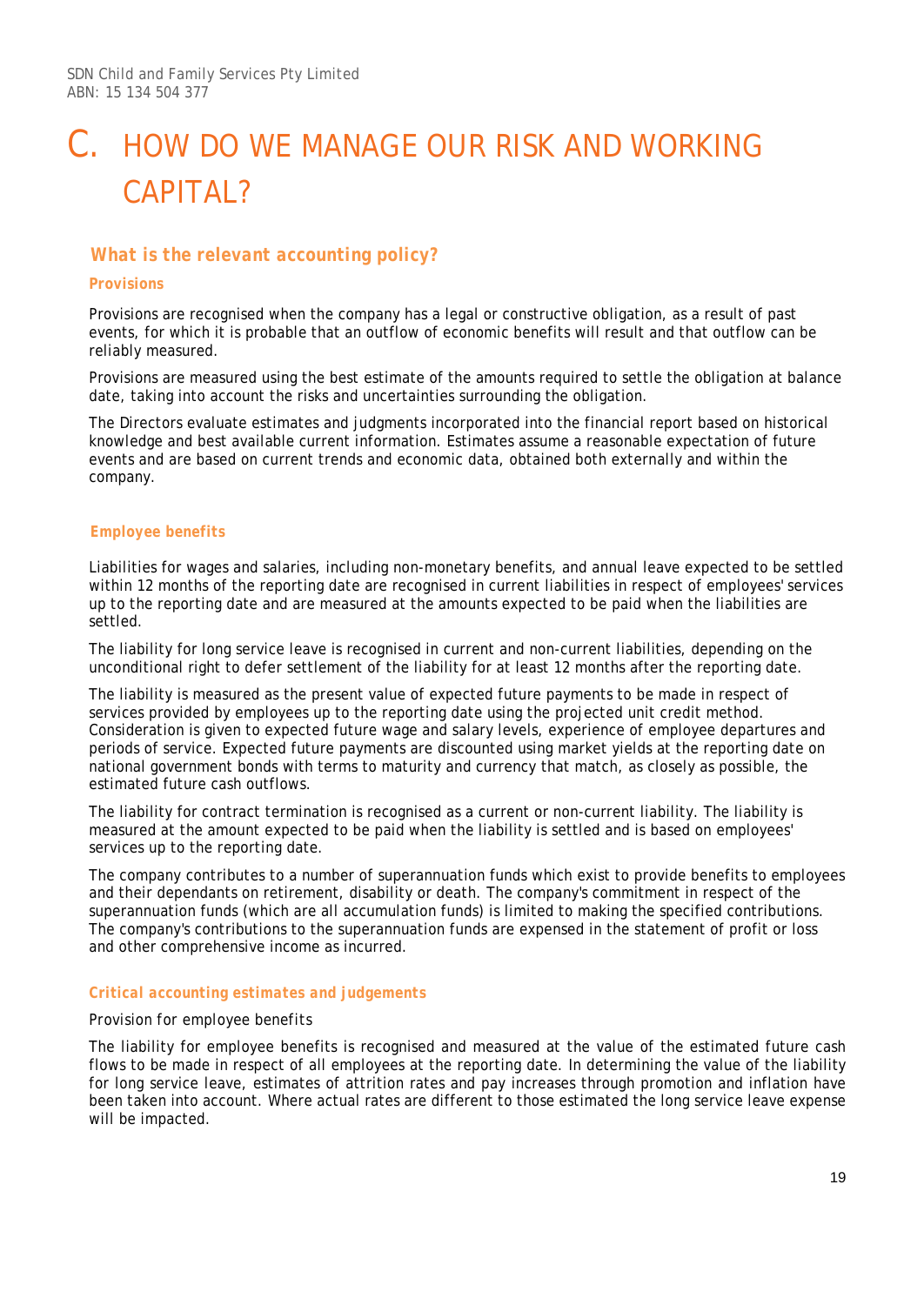#### *Provision for make good*

The provision for make good represents the present value of the estimated costs to make good the premises leased by the company at the end of the respective lease terms. The calculation includes various assumptions around expected reparation works, timing of works and final costs. Where actual costs are different to the estimate the make good expense will be impacted.

#### *Provision for termination liabilities*

The company recognises termination benefits for employees employed to work for specific grant funded programs where ongoing employment is dependent on renewal of the funding program. The provision is measured at the present value of the amounts expected to be paid on termination of the program.

#### **(v) Borrowings**

|                                          | 2021    | 2020    |
|------------------------------------------|---------|---------|
| Loans payable to SDN Children's Services | 500,000 | 500,000 |

In 2016, the company's parent entity, SDN Children's Services provided an unsecured at-call loan to the company to assist in the development of the NDIS program. Interest is charged on a monthly basis at a variable interest rate of 4.52% per annum (ATO Division 7A-benchmark interest rate) (2020: 5.37%).

### *What is the relevant accounting policy?*

#### *Borrowings*

Loans and borrowings are initially recognised at the fair value of the consideration received net of transaction costs. They are subsequently measured at amortised cost using the effective interest rate method.

Where there is an unconditional right to defer settlement of the liability for at least 12 months after the reporting date, the loans or borrowings are classified as non-current.

#### **(vi) Lease liabilities**

|                                 | 2021    | 2020<br>\$ |
|---------------------------------|---------|------------|
| Current                         |         |            |
|                                 |         |            |
| Lease Liabilities - Property    | 290.472 | 304,458    |
| Lease Liabilities - Equipment   | 28,548  | 28,548     |
| Lease Liabilities - Vehicle     | 17,396  | 30,798     |
| Total current lease liabilities | 336,416 | 363,894    |
|                                 |         |            |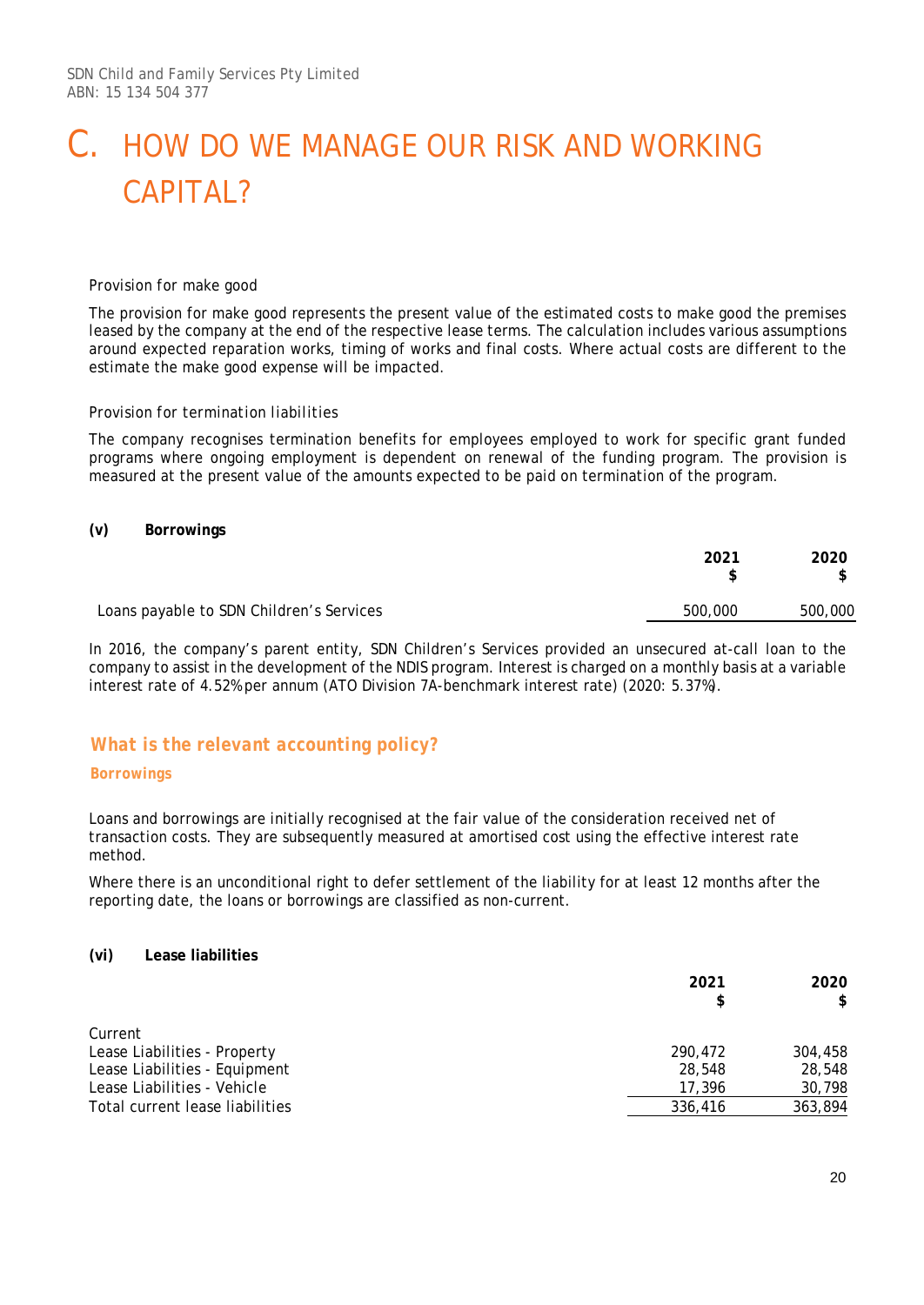| Non-current                         |         |         |
|-------------------------------------|---------|---------|
| Lease Liabilities - Property        | 79.446  | 368,104 |
| Lease Liabilities - Equipment       | 19.226  | 46,190  |
| Lease Liabilities - Vehicle         | 23,628  | 41,690  |
| Total non-current lease liabilities | 122,300 | 455,984 |
| Total lease liabilities             | 458,716 | 819,978 |

### *What is the relevant accounting policy?*

#### *Lease liabilities*

Leases have been recognised as a right-of-use asset and a corresponding liability at the date at which the leased asset is available for use by the Company.

Assets and liabilities arising from a lease are initially measured on a present value basis. Lease liabilities include the net present value of the following lease payments:

- fixed payments (including in-substance fixed payments), less any lease incentives receivable;
- variable lease payments that are based on an index or a rate, initially measured using the index or rate as at the commencement date;
- amounts expected to be payable by the Company under residual value quarantees;
- the exercise price of a purchase option if the Company is reasonably certain to exercise that option; and
- payments of penalties for terminating the lease, if the lease term reflects the Company exercising that option.

Lease payments to be made under reasonably certain extension options are also included in the measurement of the liability.

The lease payments are discounted using the interest rate implicit in the lease. If that rate cannot be readily determined, which is generally the case for leases in the Company, the lessee's incremental borrowing rate is used, being the rate that the individual lessee would have to pay to borrow the funds necessary to obtain an asset of similar value to the right-of-use asset in a similar economic environment with similar terms, security and conditions.

The Company determines its incremental borrowing rate based on rate that the individual lessee would have to pay to borrow the funds necessary to obtain an asset of similar value to the right-of-use asset in a similar economic environment with similar terms, security and conditions. The company has adopted a borrowing rate of 3.52%.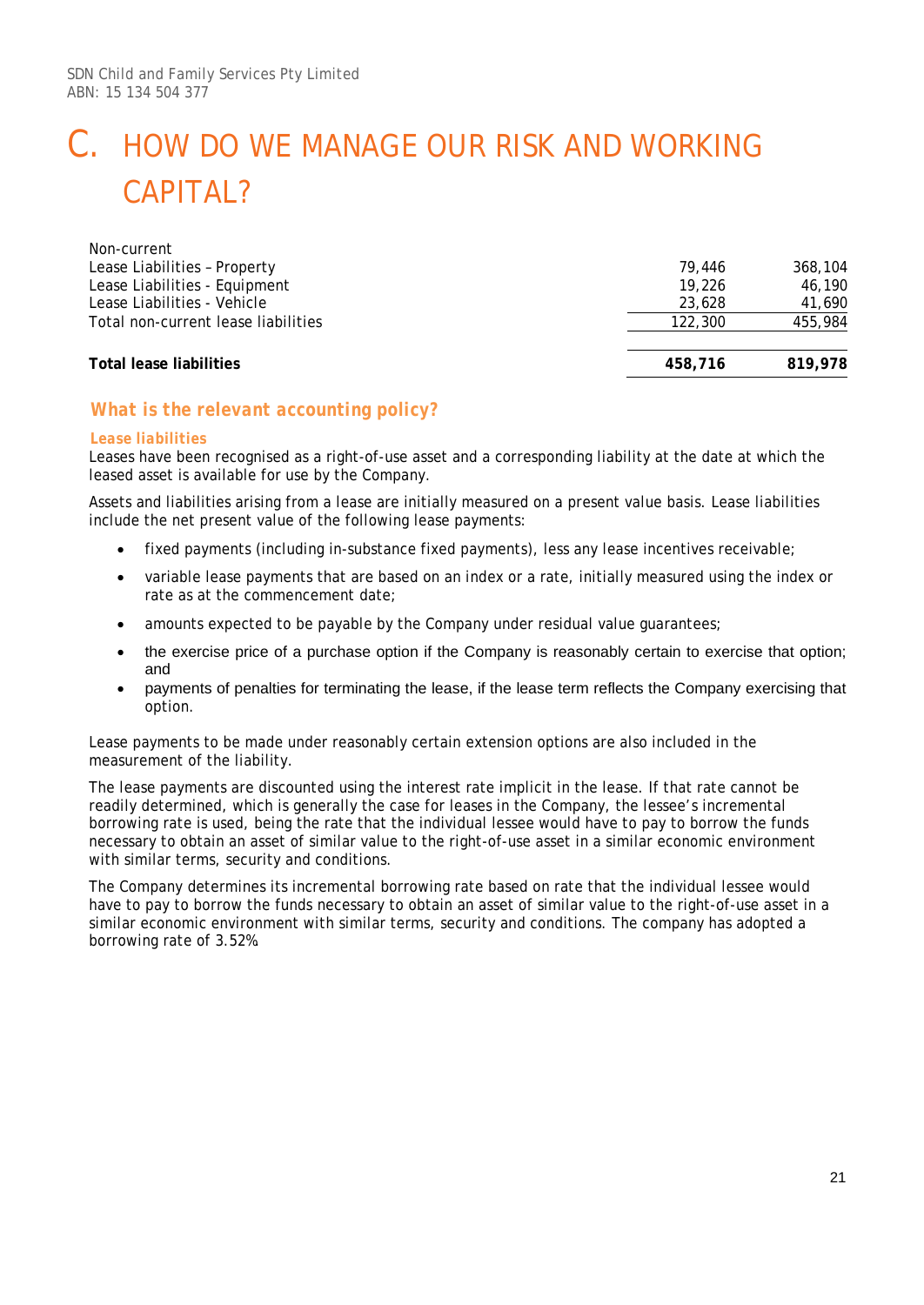Lease payments are allocated between principal and finance cost. The finance cost is charged to profit or loss over the lease period so as to produce a constant periodic rate of interest on the remaining balance of the liability for each period.

#### **(vii) Issued Capital**

|                                                                   | 2021    | 2020    |
|-------------------------------------------------------------------|---------|---------|
| 2 fully paid ordinary shares (2020: 2 fully paid ordinary shares) | 100,000 | 100,000 |
|                                                                   |         |         |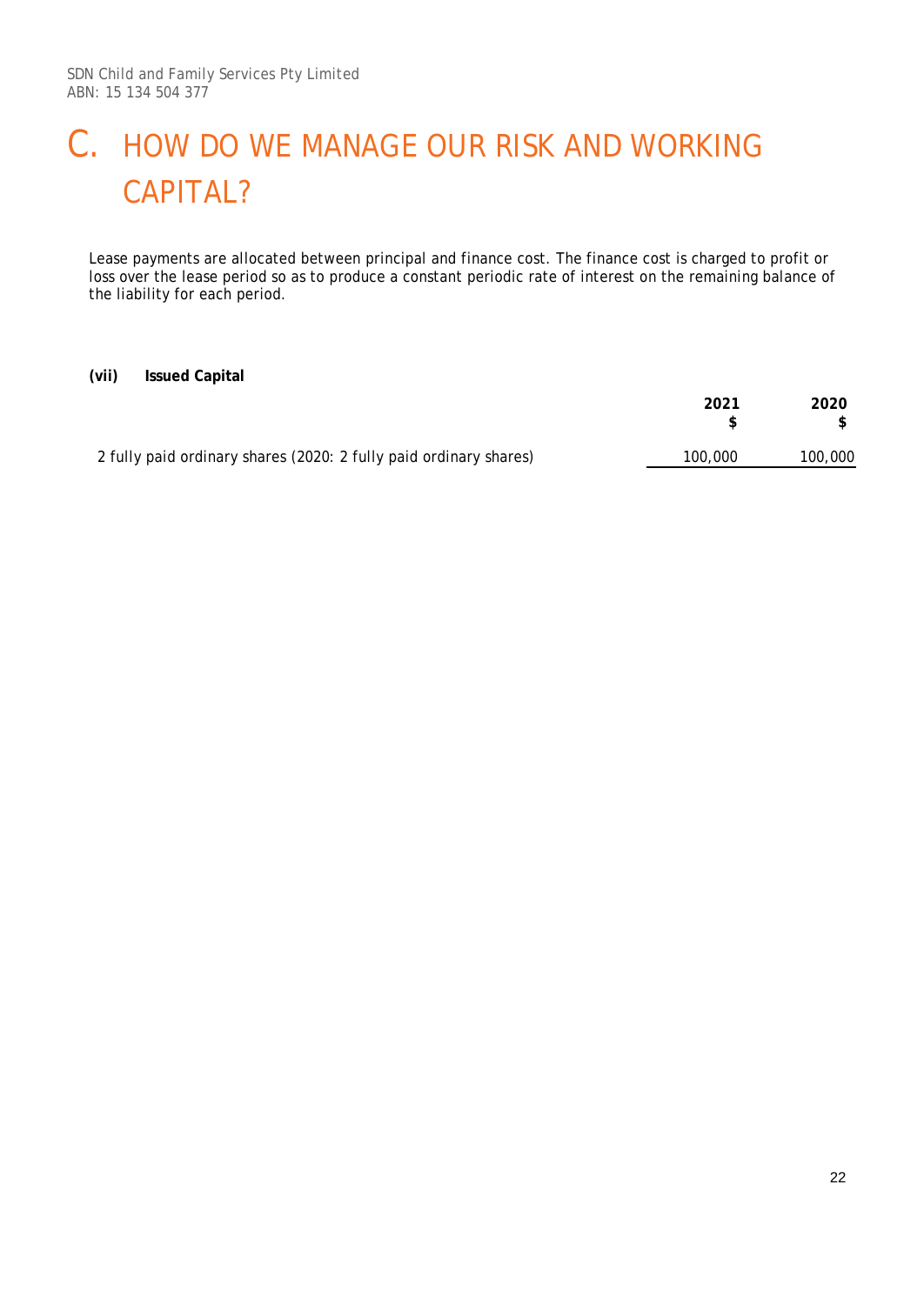### **C2. FINANCIAL RISK MANAGEMENT**

The company's financial instruments consist mainly of deposits with banks, local money market instruments, short-term investments, accounts receivable and payable, and leases.

The totals for each category of financial instruments, measured in accordance with *AASB 9* (implemented 1 July 2018) as detailed in the accounting policies to these financial statements are as follows:

|                                               | 2021      | 2020      |
|-----------------------------------------------|-----------|-----------|
|                                               | \$        | S         |
| Financial assets                              |           |           |
| Cash and cash equivalents                     | 3,921,895 | 4,222,511 |
| Trade and other receivables                   |           |           |
| Other current assets and financial assets     | 23,711    | 23,571    |
| Total financial assets at amortised cost      | 3,945,606 | 4,246,082 |
|                                               |           |           |
| <b>Financial Liabilities</b>                  |           |           |
| Trade and other payables                      | 1,769,648 | 2,314,867 |
| Borrowings                                    | 500,000   | 500,000   |
| Total financial liabilities at amortised cost | 2,269,648 | 2,814,867 |

#### *What is the relevant accounting policy?*

#### *Financial instruments*

Financial assets and financial liabilities are recognised when the entity becomes a party to the contractual provisions of the instrument. Financial assets and financial liabilities are initially measured at fair value. Transaction costs that are directly attributable to the acquisition or issue of financial assets and financial liabilities (other than financial assets and financial liabilities at fair value through profit or loss) are added to or deducted from the fair value of the financial assets or financial liabilities, as appropriate, on initial recognition. Transaction costs directly attributable to the acquisition of financial assets or financial liabilities at fair value through profit or loss are recognised immediately in profit or loss.

Financial assets that meet the following conditions are measured subsequently at amortised cost:

- Held within a business model whose objective is to hold financial assets in order to collect contractual cash flows;
- The contractual terms of the financial asset give rise on specified dates to cash flows that are solely payments of principal and interest on the principal amount outstanding.

Financial assets that meet the following conditions are measured subsequently at fair value through other comprehensive income (FVTOCI):

- The financial asset is held within a business model whose objective is achieved by both collecting contractual cash flows and selling the financial assets;
- The contractual terms of the financial asset give rise on specified dates to cash flows that are solely payments of principal and interest on the principal amount outstanding.

By default, all other financial assets are measured subsequently at fair value through profit or loss (FVTPL).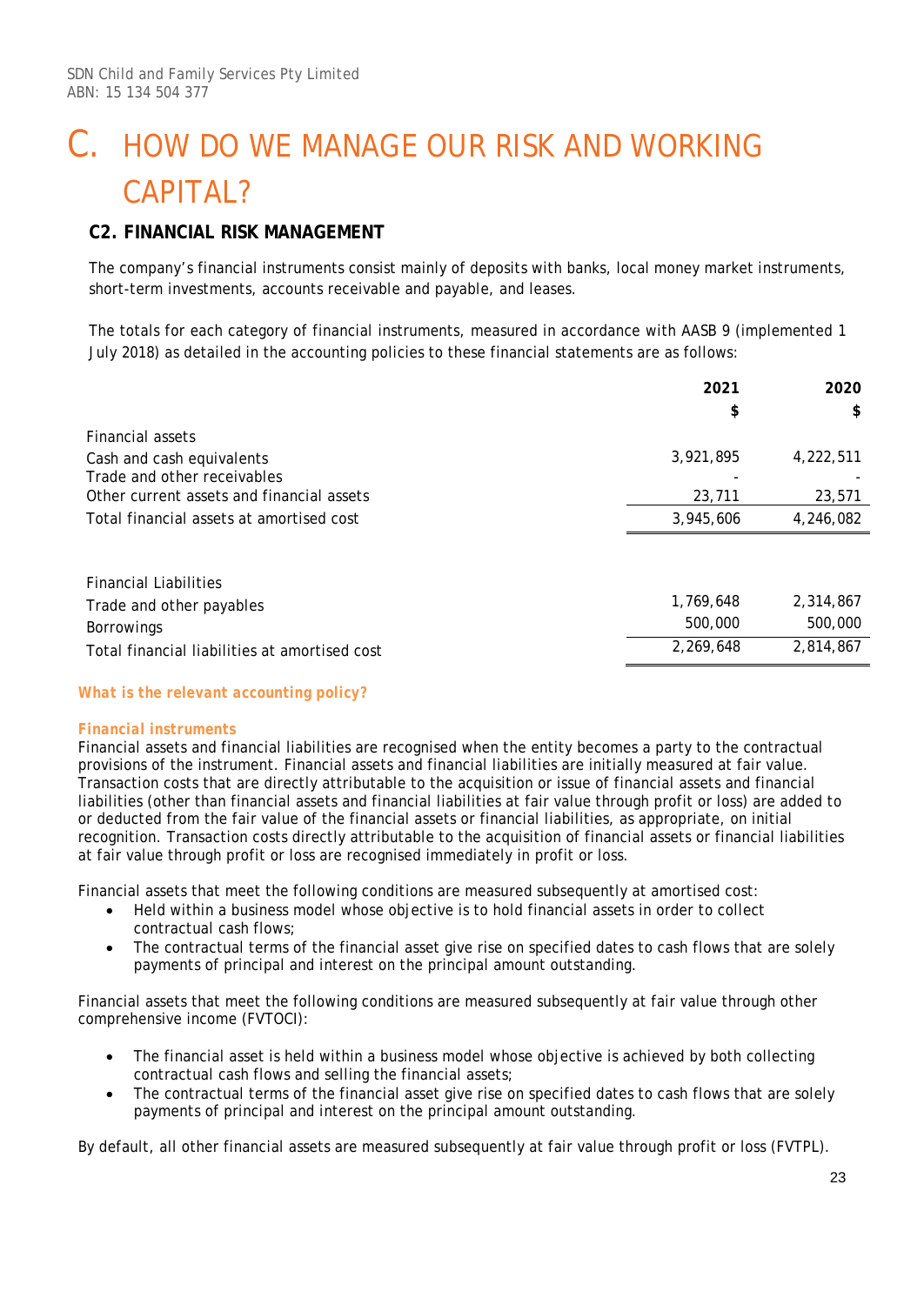As at 30 June 2021, the entity's financial assets consist of cash and cash equivalents, loans and receivables and other current assets which are measured at amortised cost in accordance with the above accounting policy.

Non-derivative financial liabilities are initially measured at fair value and are subsequently measured at amortised cost. Gains or losses are recognised in profit or loss through the amortisation process and when the financial liability is derecognised.

As at 30 June 2021, the entity's financial liabilities consist of trade and other payables which are measured at amortised cost in accordance with the above accounting policy.

#### *Impairment of financial assets*

The entity recognises a loss allowance for expected credit losses on financial assets which are either measured at amortised cost or fair value through other comprehensive income. The measurement of the loss allowance depends upon the company's assessment at the end of each reporting period as to whether the financial instrument's credit risk has increased significantly since initial recognition, based on reasonable and supportable information that is available, without undue cost or effort to obtain.

Where there has not been a significant increase in exposure to credit risk since initial recognition, a 12month expected credit loss allowance is estimated. This represents a portion of the asset's lifetime expected credit losses that is attributable to a default event that is possible within the next 12 months. Where a financial asset has become credit impaired or where it is determined that credit risk has increased significantly, the loss allowance is based on the asset's lifetime expected credit losses. The amount of expected credit loss recognised is measured on the basis of the probability weighted present value of anticipated cash shortfalls over the life of the instrument discounted at the original effective interest rate.

For financial assets measured at fair value through other comprehensive income, the loss allowance is recognised within other comprehensive income. In all other cases, the loss allowance is recognised in profit or loss.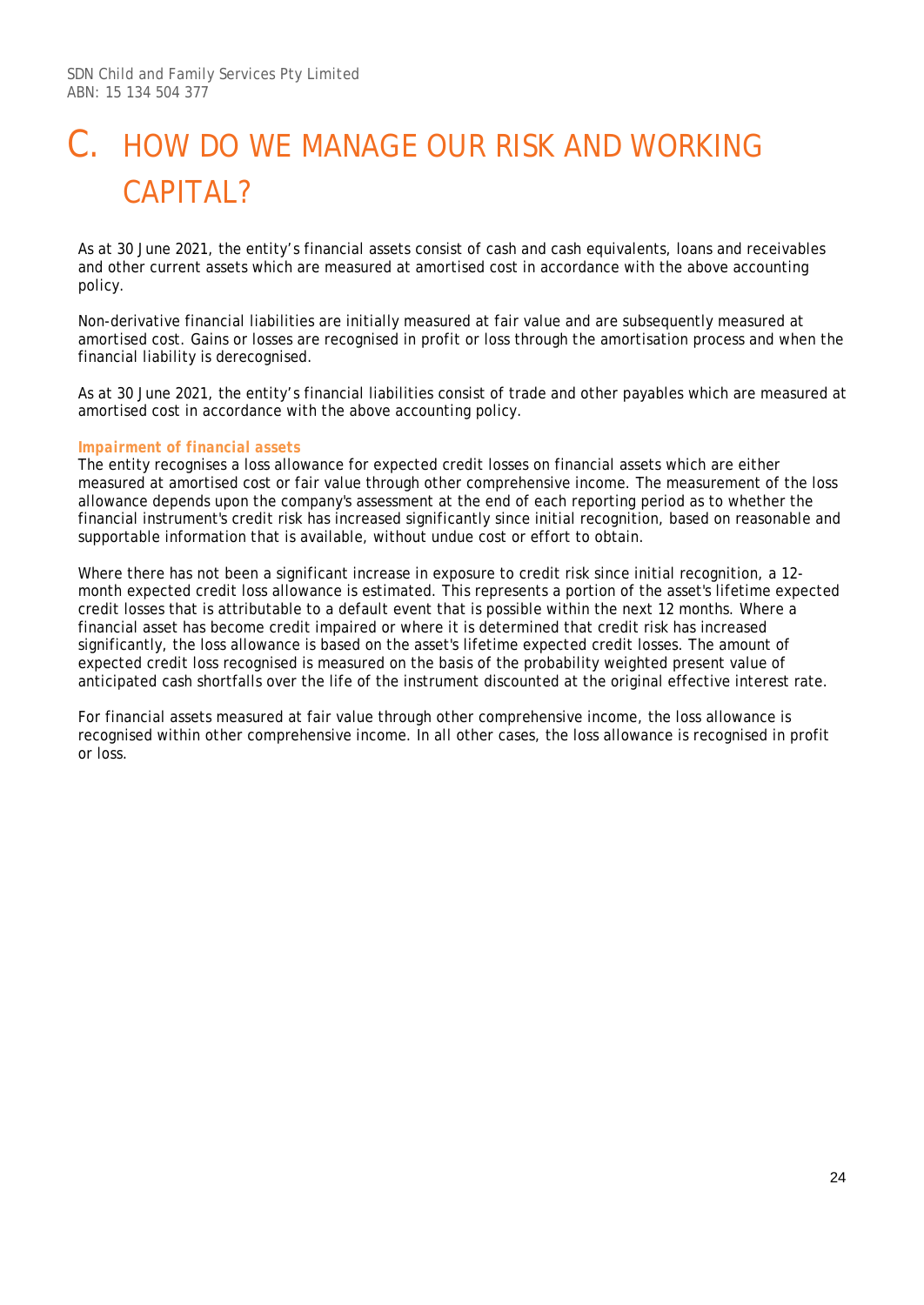### D. APPENDICES

### **D1. RESERVES AND ACCUMULATED PROFITS**

| (i) | <b>Equity contribution</b> | 2021<br>S | 2020<br>\$ |
|-----|----------------------------|-----------|------------|
|     | Opening balance            | 1,220,000 | 1,220,000  |
|     | Balance at 30 June         | 1,220,000 | 1,220,000  |

In 2012, the company's parent entity, SDN Children's Services, advanced the company \$1,220,000 to assist in the development of the Beranga childcare centre. The advance is not subject to any formal agreement covering terms such as repayment or interest charges to be levied. On initiation of the advance, repayment was neither planned nor likely. As a result, the advance has been treated as an equity contribution in accordance with the provisions of *AASB 139 Financial Instruments: Recognition and Measurement*.

| (ii)<br><b>Fundraising reserve</b> |          |            |
|------------------------------------|----------|------------|
|                                    | 2021     | 2020<br>\$ |
| Opening balance                    | 3,677    | 14,932     |
| Transfers from fundraising reserve | (3, 677) | (11, 255)  |
| Closing balance                    |          | 3,677      |
|                                    |          |            |
| (iii)<br>Asset revaluation reserve | 2021     | 2020       |
|                                    | \$       | \$         |
| Asset revaluation reserve          | 472,389  | 311,600    |
|                                    |          |            |

The asset revaluation reserve is used to record increments and decrements on the revaluation of noncurrent assets as described in Note B1.

#### **(iv) Accumulated losses**

|                                    | 2021       | 2020          |
|------------------------------------|------------|---------------|
|                                    | \$         |               |
|                                    |            | (restated)    |
| Opening balance                    | (297, 848) | (1, 115, 686) |
| (Deficit)/Surplus during the year  | 335,750    | 806,583       |
| Transfers from fundraising reserve | 3,677      | 11,255        |
| Closing balance                    | 41,579     | (297,848)     |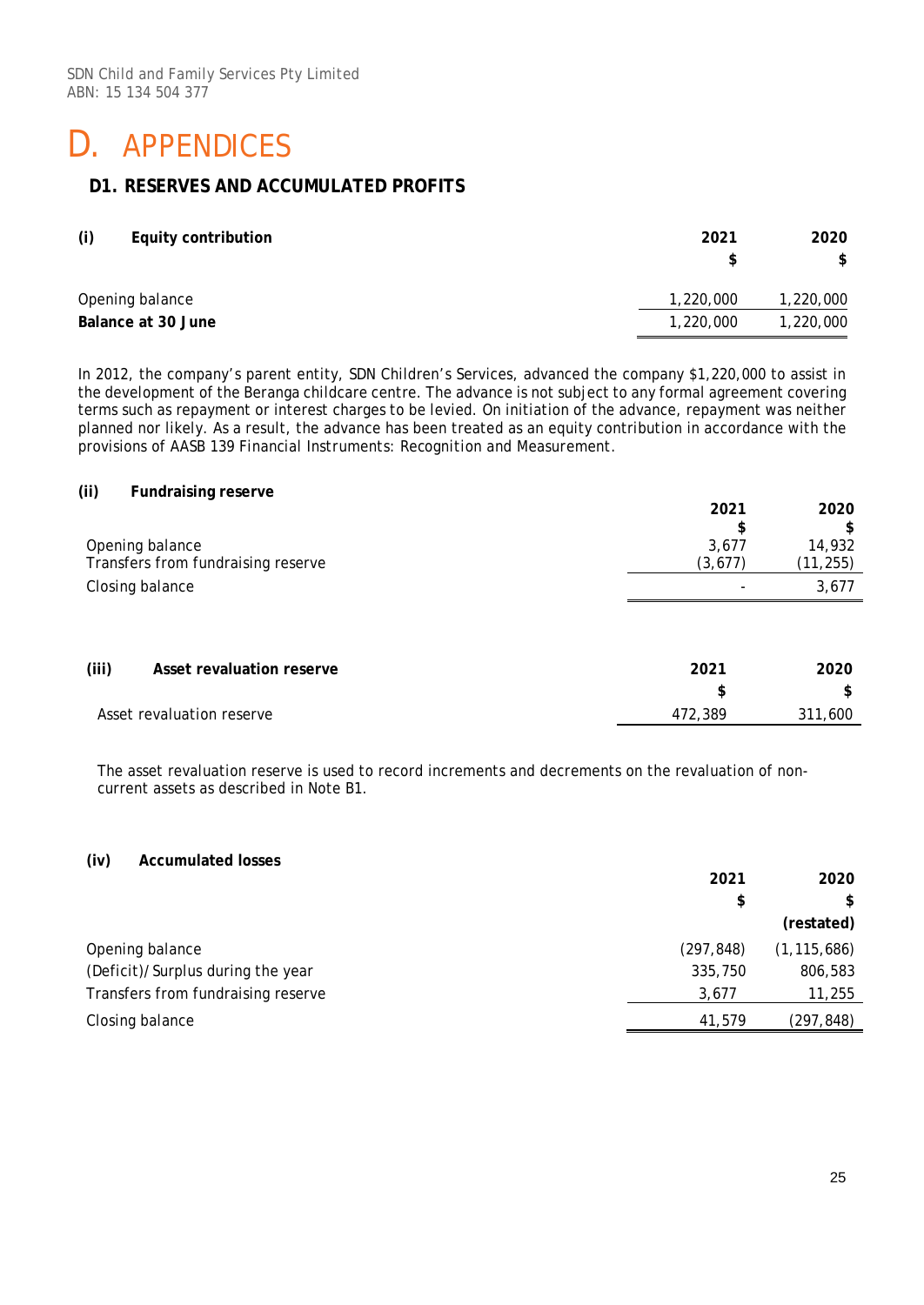# D. APPENDICES

### **D2. UNRECOGNISED ITEMS**

#### **Bank Guarantees**

SDN Child and Family Services Pty Limited has provided rental guarantees amounting to \$87,450 (2020: \$87,450).

#### **Contingent Liability**

SDN Child and Family Services Pty Limited holds the land title of 128 Hartington Street, Rooty Hill. The land is part of the Beranga project. A caveat exists over the property which dictates that SDN Child and Family Services Pty Limited is not able to dispose of the land without the prior consent of the NSW Department of Communities and Justice. On disposal of the asset, the company is required to remit to the Department an amount of the proceeds equal to the proportion of total funds that they contributed to the project. Only the SDN portion of the property at the valuation date is taken up.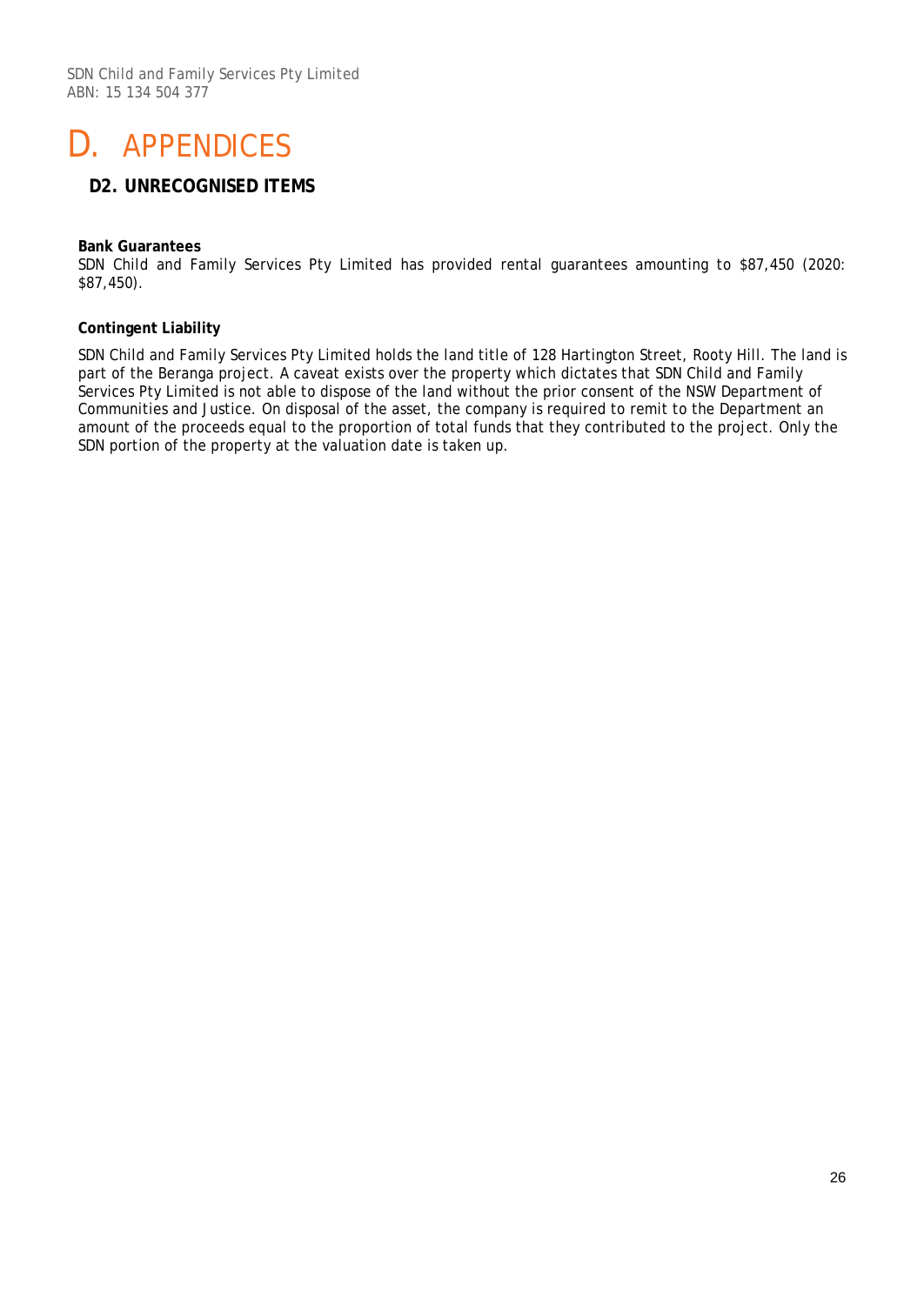### **E1. RELATED PARTIES**

#### **Directors Remuneration**

Board members serve on a voluntary basis and do not receive remuneration. They can be reimbursed for a reasonable amount of expenses directly related to Board activities.

#### **Related Party Transactions**

Transactions between related parties are on a cost basis.

All staff are eligible for a discount on childcare fees in SDN services for their children.

As at 30 June 2021, trade payables in SDN Child and Family Services Pty Limited included an amount of \$449,824 (2020: \$760,039) payable to its parent entity, SDN Children's Services. This balance is net of the trade receivable owed to SDN Child and Family Services Pty Limited of \$332,803 (2020: \$355,521) from SDN Children's Services.

In 2016, SDN Children's Services, the parent entity, provided an unsecured at-call loan of \$500,000 to SDN Child and Family Services Pty Limited to assist in the development of the NDIS program. Interest is charged on a monthly basis at a variable interest rate of 4.52% per annum (ATO Division 7A-benchmark interest rate). No repayments of the principal balance have occurred.

### **E2. SUMMARY OF SIGNIFICANT ACCOUNTING POLICIES**

These financial statements are special purpose financial statements prepared in order to satisfy the financial reporting requirements of the *Australian Charities and Not-for-profit Commission Act 2012*. The directors have determined that the company is not a reporting entity because there are no users dependent on the preparation of general purpose financial statements.

The report has been prepared in accordance with the requirements of the *Australian Charities and Not-forprofit Commission Act 2012*, the Charitable Fundraising Act 1991 and the recognition and measurement requirements specified by the Australian Accounting Standards and Interpretations issued by the Australian Accounting Standards Board ('AASB') and the disclosure requirements of the following Australian Accounting Standards:

- AASB 101 *Presentation of Financial Statements*
- AASB 108 *Accounting Policies, Changes in Accounting Estimates and Errors*
- AASB 107 *Statement of Cash Flows*
- AASB 1048 *Interpretation of Standards*
- AASB 1058 *Australian Additional Disclosures*

#### **(i) New, revised or amending Accounting Standards and Interpretations adopted**

The entity has adopted all of the new, revised or amending Accounting Standards and Interpretations issued by the Australian Accounting Standards Board ('AASB') that are mandatory for the current reporting period. Any new, revised or amending Accounting Standards or Interpretations that are not yet mandatory have not been early adopted.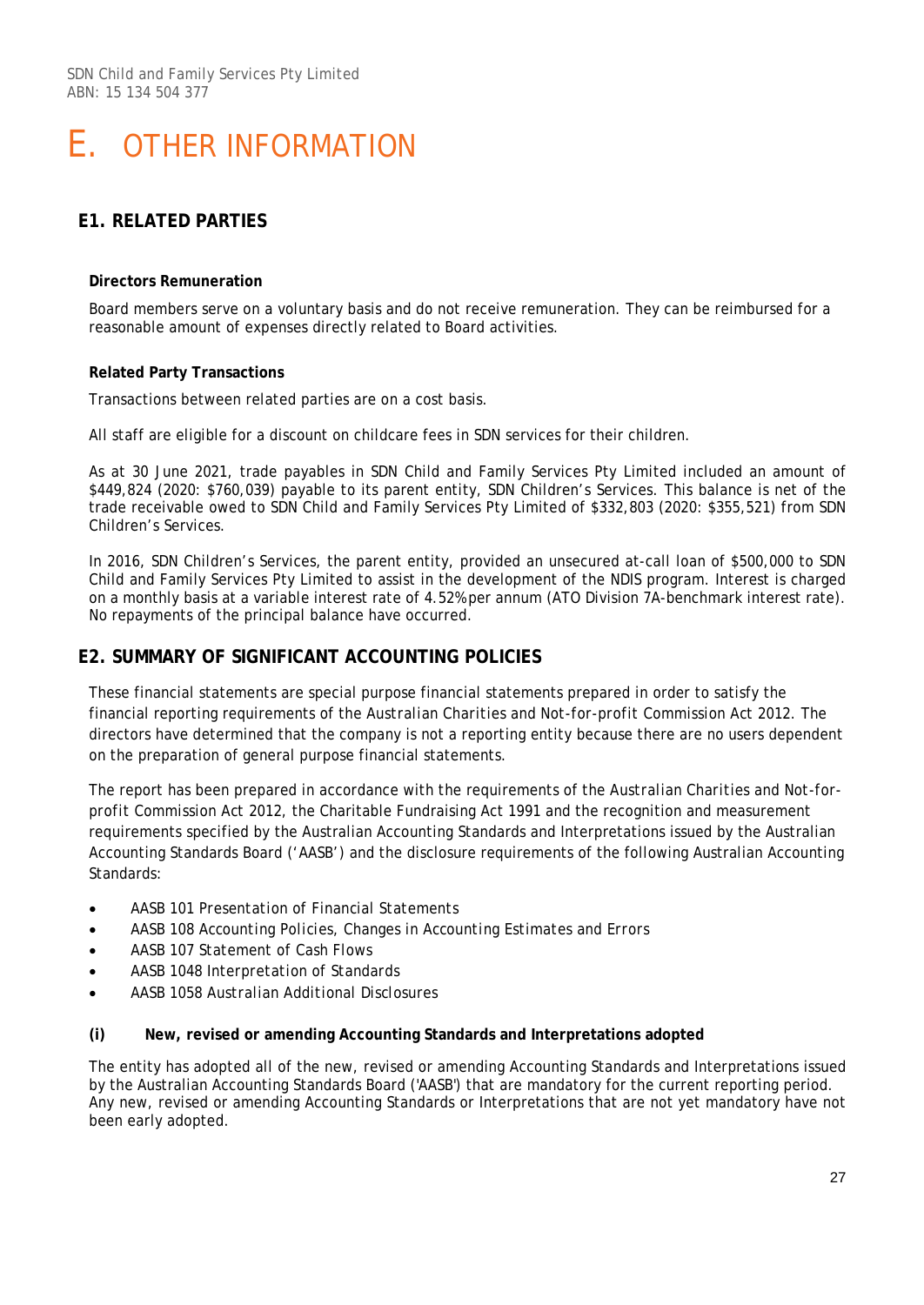#### **(ii) Reporting basis and conventions**

The financial report has been prepared on an accruals basis and is based on historical cost. The company is a not-for-profit organisation. As such the term "profit" is not applicable and the term "surplus" is used where required. The financial statements are presented in Australian Dollars.

The following is a summary of the material accounting policies adopted by the company in the preparation of the financial report. Refer to Note E3 for change in accounting policy. Otherwise, the accounting policies have been consistently applied, unless otherwise stated.

#### **(iii) Income tax**

No provision for income tax has been recognised as the company is exempt from income tax under Div 50 of the *Income Tax Assessment Act 1997*.

#### **(iv) Goods and services tax (GST)**

Revenue, expenses and assets are recognised net of the amount of GST, except where the amount of GST incurred is not recoverable from the Australian Taxation Office. In these circumstances, the GST is recognised as part of the cost of acquisition of the asset or as part of an item of the expense. Receivables and payables in the statement of financial position are shown inclusive of GST.

Cash flows are presented in the statement of cash flows on a gross basis, except for the GST component of investing and financing activities, which are disclosed as operating cash flows.

#### **(v) Comparative figures**

Where required by Accounting Standards and/or for improved presentation purposes comparative figures have been adjusted to conform with changes in presentation for the current year.

### **E3. CHANGE IN ACCOUNTING POLICY**

During the year, the Company revised its accounting policy in relation to upfront configuration and customisation costs incurred in implementing Software-as-a-Service (SaaS) arrangements in response to the IFRIC April 2021 agenda decision clarifying its interpretation of how current accounting standards apply to these types of arrangements. The new accounting policy is presented below. Historical financial information has been restated to account for the impact of the change as shown below.

#### **Software-as-a-Service (SaaS) arrangements**

SaaS arrangements are service contracts providing the Company with the right to access the cloud provider's application software over the contract period. Costs incurred to configure or customise, and the ongoing fees to obtain access to the cloud provider's application software, are recognised as operating expenses when the services are received. Some of these costs incurred are for the development of software code that enhances or modifies, or creates additional capability to, existing on-premise systems and meets the definition of and recognition criteria for an intangible asset. These costs are recognised as intangible software assets and amortised over the useful life of the software on a straight-line basis. The useful lives of these assets are reviewed at least at the end of each financial year, and any change accounted for prospectively as a change in accounting estimate.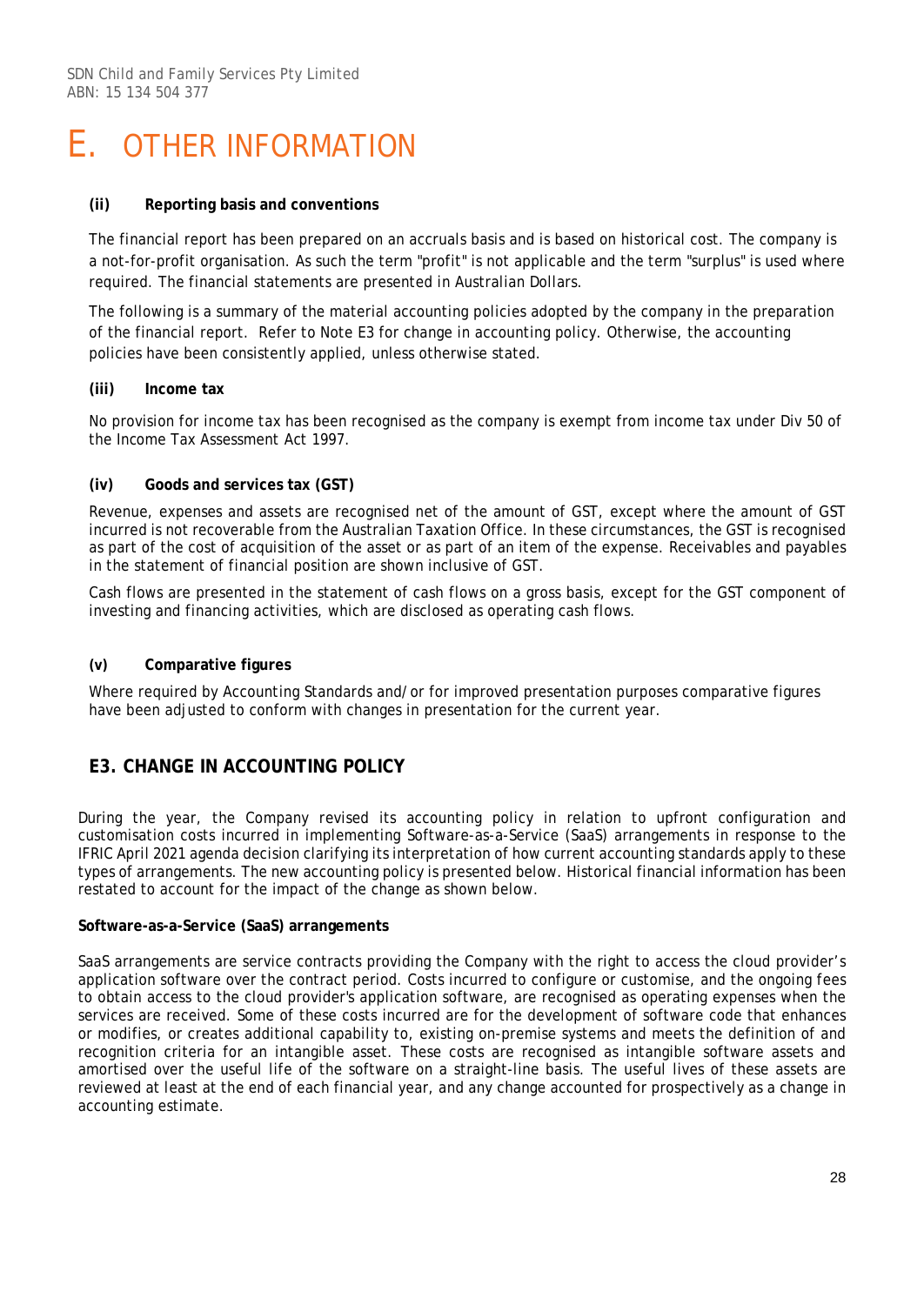#### **Restatement**

As a result of the above change in accounting policy, the Company revised its accounting policy in relation to SaaS arrangements during the year resulting from the implementation of agenda decisions issued by the IFRIC in April 2021. Historical financial information has been restated to account for the impact of the change in accounting policy, as follows:

*Extract from statement of profit or loss and other comprehensive income:*

|                                                  | 2020<br>\$                | 2020<br>\$           | 2020<br>\$                |
|--------------------------------------------------|---------------------------|----------------------|---------------------------|
|                                                  | (reported)                | (adjustment)         | (restated)                |
| Administration expenses<br>Depreciation expenses | (2,903,710)<br>(615, 460) | (84, 550)<br>209,440 | (2,988,260)<br>(406, 020) |
| Surplus before income tax expense                | 681,693                   | 124,890              | 806,583                   |
| Extract from statement of financial position     |                           |                      |                           |
|                                                  | 2020<br>\$                | 2020<br>\$           | 2020<br>\$                |
|                                                  | (reported)                | (adjustment)         | (restated)                |
| Intangible assets                                | 255,338                   | (255, 338)           |                           |
| Total non-current assets                         | 2,227,578                 | (255, 338)           | 1,972,240                 |
| <b>Total assets</b>                              | 6,473,660                 | (255, 338)           | 6,218,322                 |
| Net assets                                       | 1,592,767                 | (255, 338)           | 1,337,429                 |
| Equity<br>Retained losses                        | (42, 510)                 | (255, 338)           | (297, 848)                |
| <b>Total equity</b>                              | 1,592,767                 | (255, 338)           | 1,337,429                 |
|                                                  | 2019<br>\$                | 2019<br>\$           | 2019<br>\$                |
|                                                  | (reported)                | (adjustment)         | (restated)                |
| Intangible assets                                | 380,228                   | (380, 228)           |                           |
| Total non-current assets                         | 1,584,438                 | (380, 228)           | 1,204,210                 |
| <b>Total assets</b>                              | 4,631,527                 | (380, 228)           | 4,251,299                 |
| Net assets                                       | 911,074                   | (388, 228)           | 530,846                   |
| Equity<br><b>Retained losses</b>                 | (735, 458)                | (380, 228)           | (1, 115, 686)             |
| <b>Total equity</b>                              | 911,074                   | (380, 228)           | 530,846                   |
|                                                  |                           |                      |                           |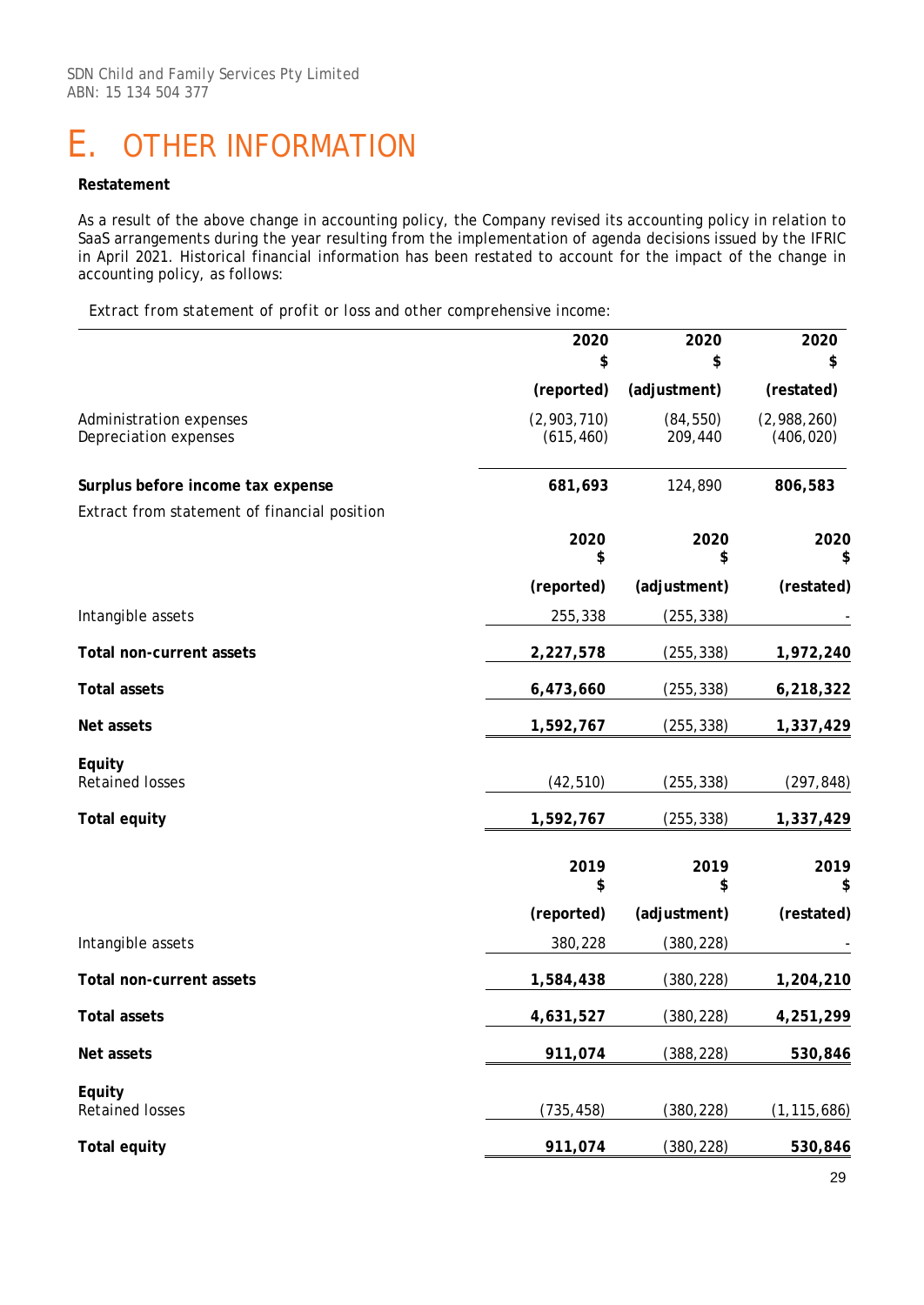### **E3. OTHER REQUIRED DISCLOSURES**

| (i)<br>Auditor's remuneration                                                                          |            |           |
|--------------------------------------------------------------------------------------------------------|------------|-----------|
|                                                                                                        | 2021       | 2020      |
|                                                                                                        | S          | \$        |
| Remuneration of the auditor for:<br>audit services                                                     | 23,250     | 23,250    |
| assistance with the preparation of financial statements                                                | 7,250      | 7,250     |
|                                                                                                        | 30,500     | 30,500    |
| Cash Flow Information                                                                                  |            |           |
| (ii)                                                                                                   | 2021       | 2020      |
|                                                                                                        | \$         | \$        |
| Reconciliation of cash flow from operations with deficit<br>from ordinary activities after income tax. |            |           |
| Surplus from ordinary activities after income tax                                                      | 335,750    | 806,583   |
| Add: depreciation                                                                                      | 509,016    | 406,020   |
| Changes in assets and liabilities                                                                      |            |           |
| - (Increase) / Decrease in trade and other receivables                                                 | (514, 739) | 48,246    |
| - Decrease / (Increase) in other assets                                                                | (260, 045) | 37,509    |
| - Increase / (Decrease) in payables                                                                    | (69, 935)  | 496,253   |
| - Decrease in provisions                                                                               | 144,692    | (71, 140) |
| - Decrease in funding reserve                                                                          |            |           |
| Net cash from operating activities                                                                     | 144,739    | 1,723,471 |

#### **(iii) Events occurring after reporting date**

No other matters or circumstances have arisen since the end of the financial year which significantly affected, or may significantly affect, the operations of the company, the results of those operations, or the state of affairs of the company in future financial years.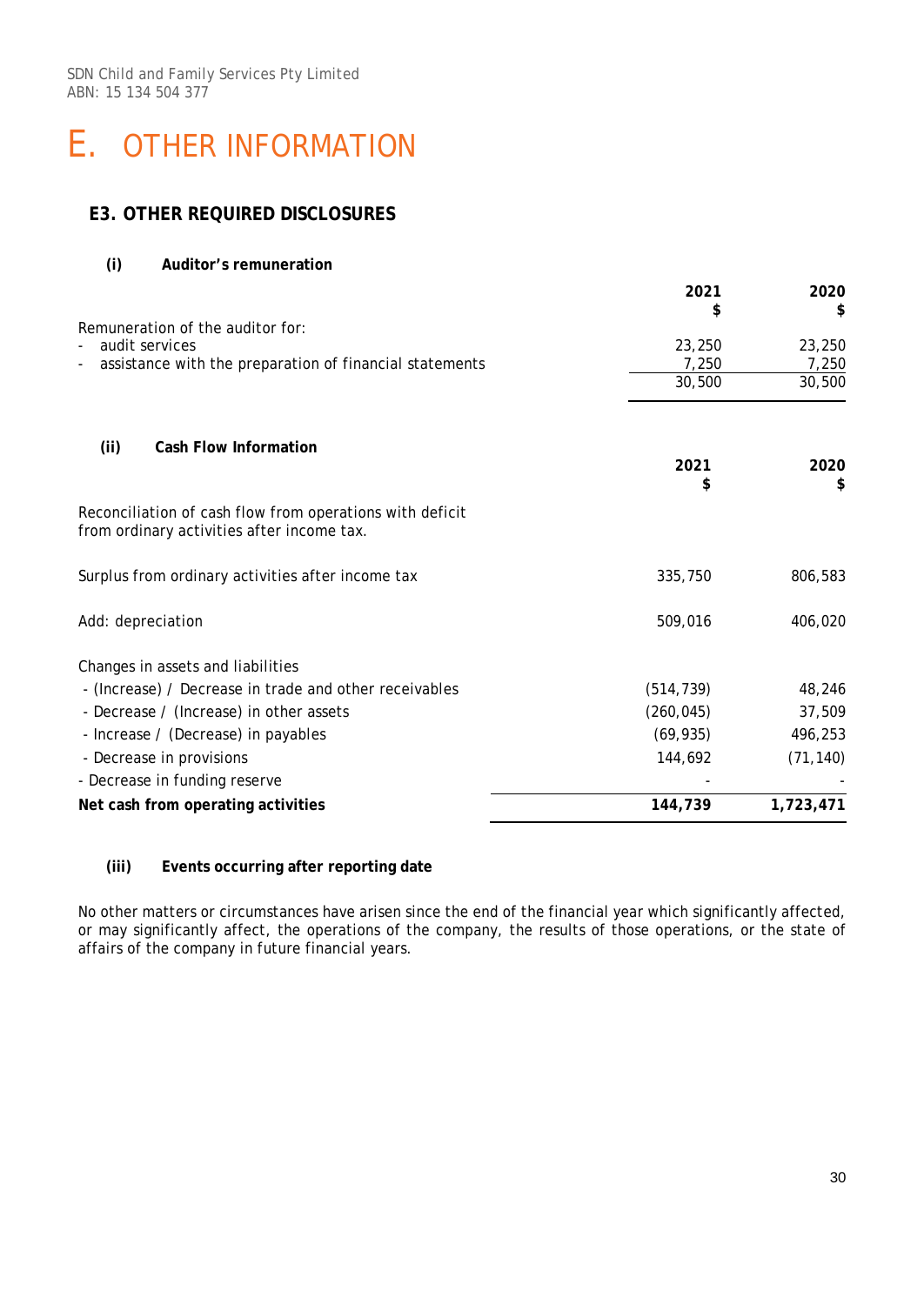#### **(iv) Information and declaration to be furnished under the Charitable Fundraising Act 1991**

The fundraising accounts have been prepared on an accruals basis and comply with Applicable Accounting Standards.

|                                                                                     | 2021<br>\$ | 2020<br>\$ |
|-------------------------------------------------------------------------------------|------------|------------|
| Statement of fundraising income and expenditure:<br>Gross proceeds from fundraising |            |            |
| Net surplus from fundraising                                                        |            |            |
| Application of fundraising proceeds:                                                |            |            |
| Opening balance<br>Net proceeds from fundraising                                    | 3,677      | 14,932     |
| Purchase of children's play materials                                               | (3,677)    | (7, 752)   |
| Contributions toward childcare fees                                                 |            | (1, 391)   |
| Contributions toward childcare materials                                            |            | (2, 112)   |
| <b>Total fundraising reserve</b>                                                    |            | 3,677      |

#### **Forms of Fundraising Appeals conducted for the year ended 30 June 2021**

For the purpose of reporting under the requirements of the Charitable Fundraising Act 1991, SDN Child and Family Services has detailed the forms of fundraising activities conducted for the year ended 30 June 2021. The fundraising activities and appeals include hosting of functions, raffles, sale of items and donations.

#### **(v) Going Concern Basis**

The financial statements have been prepared on a going concern basis. The entity has achieved a net surplus of \$335,570 (2020: \$806,583) and has a net current assets of \$647,244 (2020: \$295,110). It held a positive cash balance of \$3,921,895 (2020: \$4,222,511)

The COVID-19 pandemic has had a significant impact on the childcare service sector for the financial year ended 30 June 2021 and has continued to have a significant impact since the reporting date. The directors have reviewed their assessment of going concern as a result of the above.

As disclosed in Note A1, the entity's primary sources of revenue from State and Federal Government grants, disability service fees and child care fees. The entity also generated revenue from staff services provided to the parent entity, SDN Children's Services.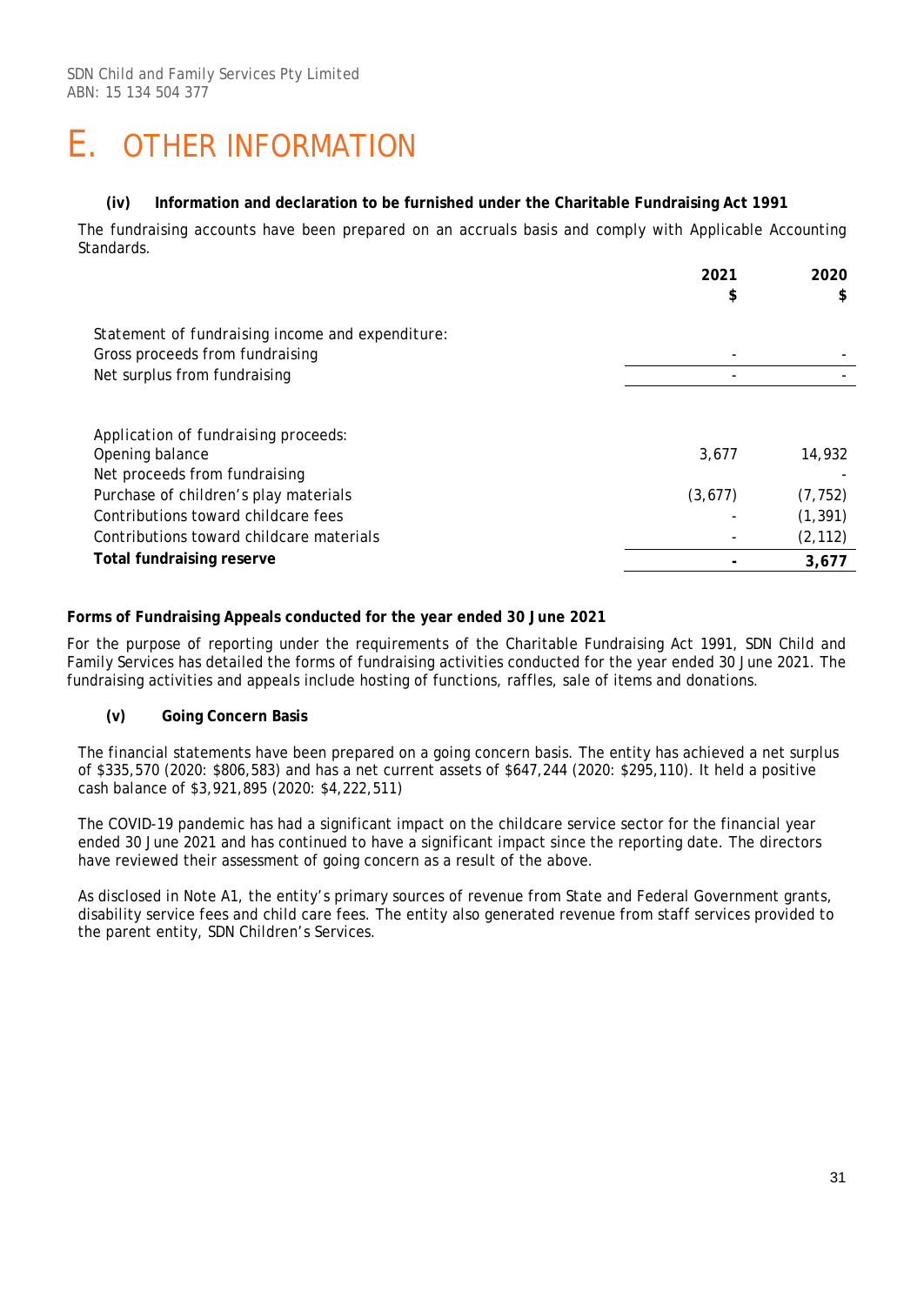SDN Child and Family Services Pty Limited ABN: 15 134 504 377

### Directors' Declaration for the year ended 30 June 2021

Declaration by Directors in respect of fundraising appeals.

In the opinion of the Board of Directors of SDN Child and Family Services Pty Limited:

- The accompanying statement of profit or loss and other comprehensive income is drawn up so as to  $(a)$ give a true and fair view of income and expenditure of the company for the year ended 30 June 2021, and a true and fair view with respect to fundraising appeals;
- The accompanying statement of financial position is drawn up so as to give a true and fair view of the  $(b)$ company as at 30 June 2021, and in respect to fundraising appeals;
- There are reasonable grounds to believe the company will be able to pay its debts as and when they  $(c)$ become due and payable;
- The provisions of the Charitable Fundraising Act 1991 and the regulations under that Act and the  $(d)$ conditions attached to the authority holder have been complied with; and
- The internal controls exercised by the company are appropriate and effective in accounting for income  $(e)$ and expenditure for the year ended 30 June 2021.

Signed in accordance with a Resolution of the Board of Directors.

1 ee

**Barbara Wise Director** 

29 October 2021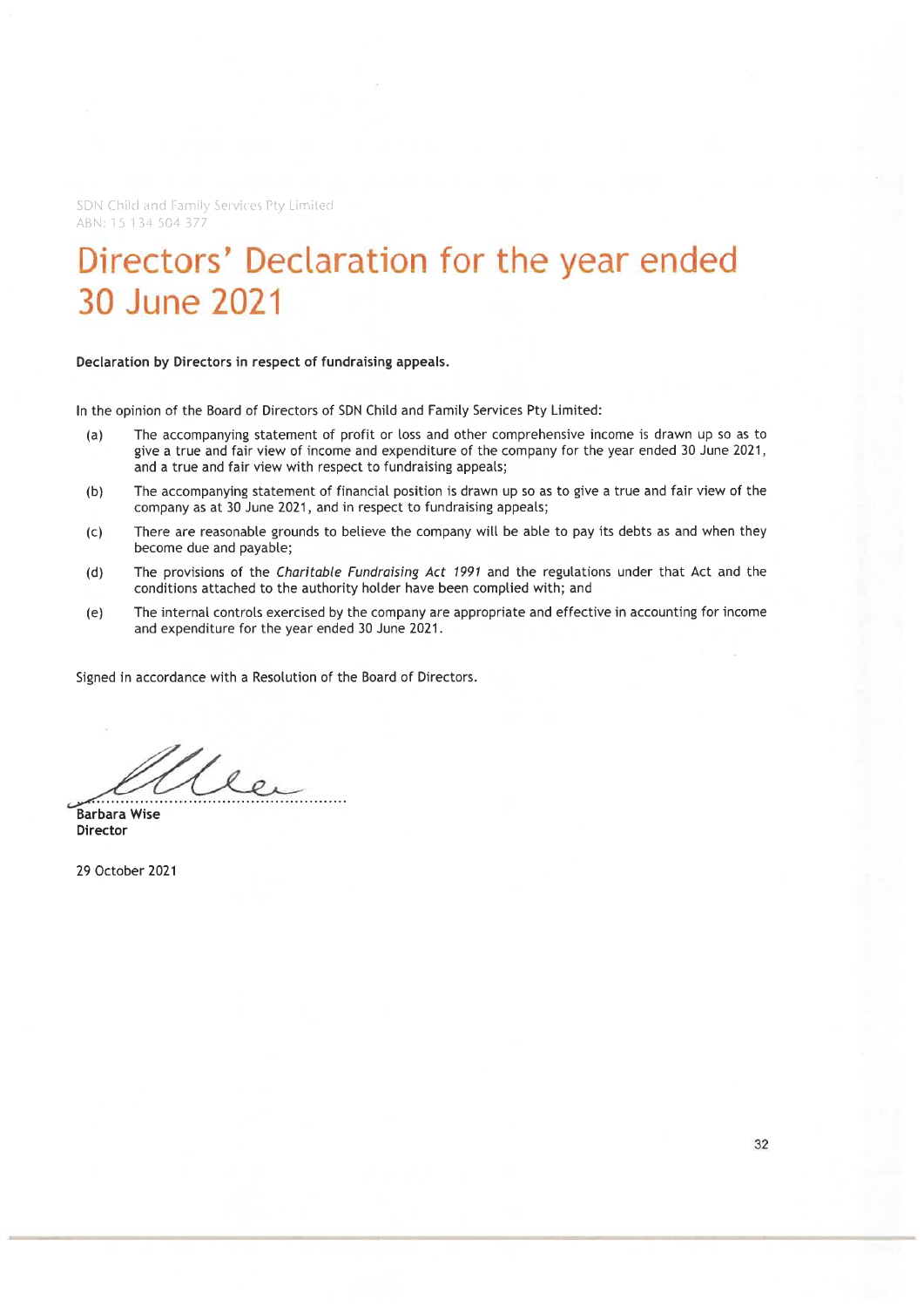SDN Child and Family Services Pty Limited ABN: 15 134 504 377

# Directors' Declaration for the year ended 30 June 2021

#### **Directors' Declaration**

The directors have determined that the company is not a reporting entity and that these special purpose financial statements should be prepared in accordance with the accounting policies described in the notes to the financial statements.

The directors of the company declare that:

- The financial statements, comprising the statement of profit or loss and other comprehensive income,  $\mathbf{1}$ . statement of financial position, statement of cash flows, statement of changes in equity, and accompanying notes, are in accordance with the Australian Charities and Not-for-profit Commission Act 2012 and:
	- $(a)$ comply with Accounting Standards as described in the notes to the financial statements and the Australian Charities and Not-for-profit Commission Regulations 2013; and
	- give a true and fair view of the company's financial position as at 30 June 2021 and of its  $(b)$ performance for the year ended on that date in accordance with the accounting policies described in the notes to the financial statements.
- $2.$ In the directors' opinion, there are reasonable grounds to believe that the company will be able to pay its debts as and when they become due and payable.

This declaration is made in accordance with a resolution of the Board of Directors and is signed for and on behalf of the directors by:

les

**Barbara Wise** Director

29 October 2021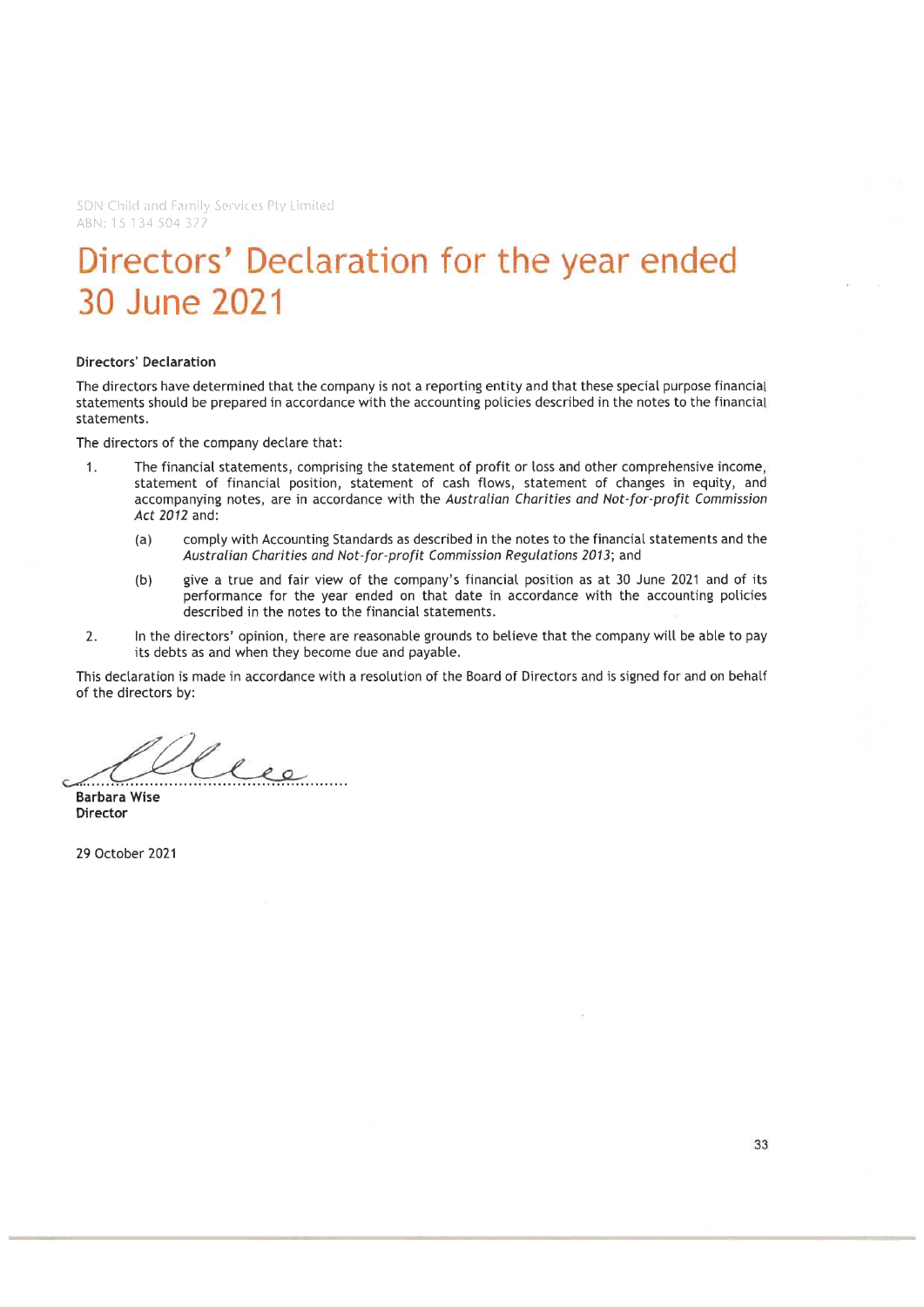

Level 11, 1 Margaret St Sydney NSW 2000 Australia

#### **INDEPENDENT AUDITOR'S REPORT**

To the members of SDN Child and Family Services Pty Limited

### **Report on the Audit of the Financial Report**

#### **Opinion**

We have audited the financial report of SDN Child and Family Services Pty Limited (the registered entity), which comprises the statement of financial position as at 30 June 2021, the statement of profit or loss and other comprehensive income, the statement of changes in equity and the statement of cash flows for the year then ended, and notes to the financial report, including a summary of significant accounting policies, and the responsible entities' declaration.

In our opinion the accompanying financial report of SDN Child and Family Services Pty Limited, is in accordance with Division 60 of the *Australian Charities and Not-for-profits Commission Act 2012*, including:

- (i) Giving a true and fair view of the registered entity's financial position as at 30 June 2021 and of its financial performance for the year then ended; and
- (ii) Complying with Australian Accounting Standards to the extent described in Note E2 and Division 60 of the *Australian Charities and Not-for-profits Commission Regulation 2013*.

#### **Basis for opinion**

We conducted our audit in accordance with Australian Auditing Standards. Our responsibilities under those standards are further described in the *Auditor's responsibilities for the audit of the Financial Report* section of our report. We are independent of the Group in accordance with the auditor independence requirements of the *Australian Charities and Not-for-profits Commission Act 2012* (ACNC Act) and the ethical requirements of the Accounting Professional and Ethical Standards Board's APES 110 *Code of Ethics for Professional Accountants (including Independence Standards)* (the Code) that are relevant to our audit of the financial report in Australia. We have also fulfilled our other ethical responsibilities in accordance with the Code.

We believe that the audit evidence we have obtained is sufficient and appropriate to provide a basis for our opinion.

#### **Emphasis of matter – Basis of accounting**

We draw attention to Note E2 to the financial report, which describes the basis of accounting. The financial report has been prepared for the purpose of fulfilling the registered entity's financial reporting responsibilities under the ACNC Act. As a result, the financial report may not be suitable for another purpose. Our opinion is not modified in respect of this matter.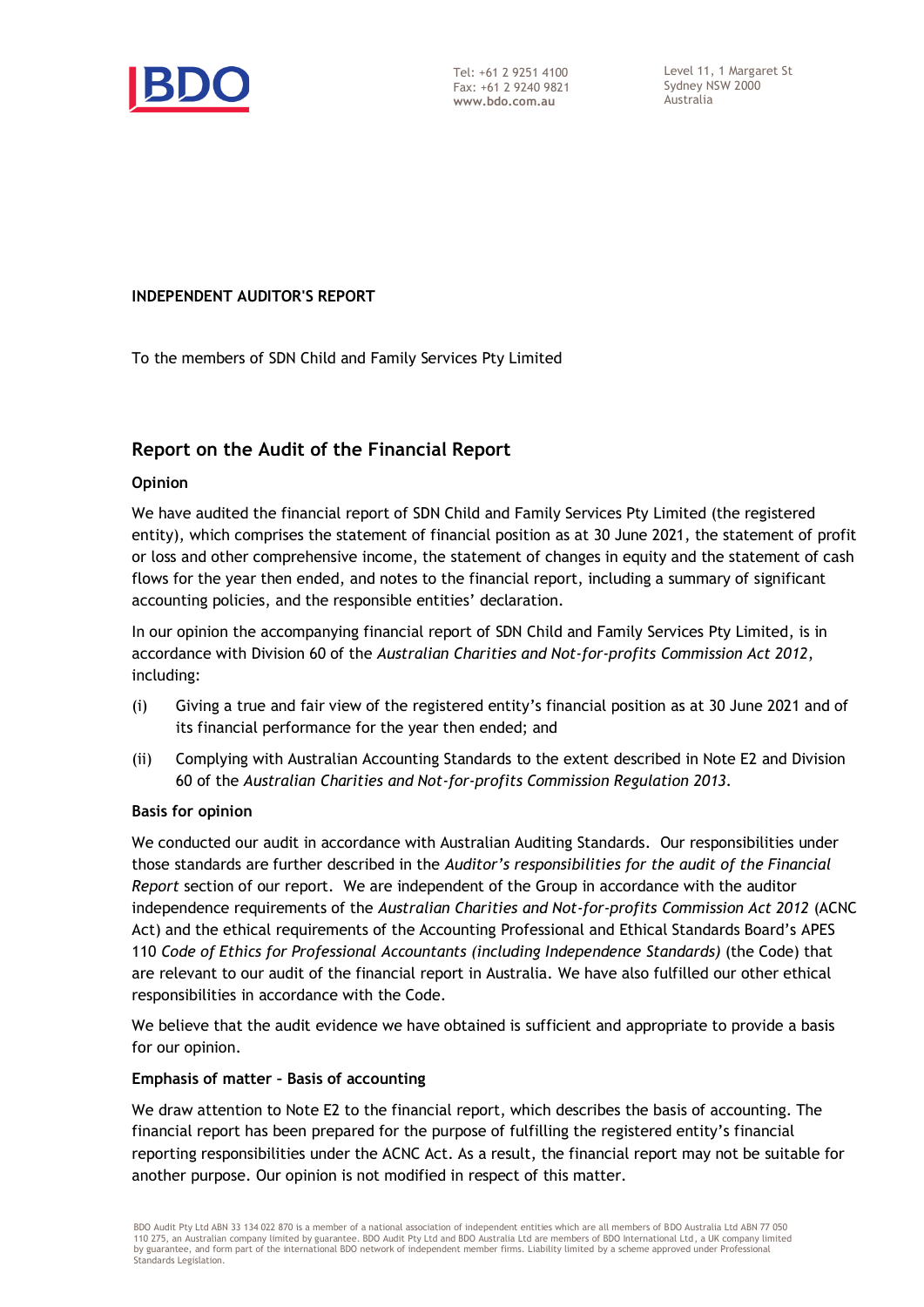

#### **Other information**

Those charged with governance are responsible for the other information. The other information obtained at the date of this auditor's report is information included in the registered entity's annual report, but does not include the financial report and our auditor's report thereon.

Our opinion on the financial report does not cover the other information and accordingly we do not express any form of assurance conclusion thereon.

In connection with our audit of the financial report, our responsibility is to read the other information and, in doing so, consider whether the other information is materially inconsistent with the financial report or our knowledge obtained in the audit or otherwise appears to be materially misstated.

If, based on the work we have performed on the other information obtained prior to the date of this auditor's report, we conclude that there is a material misstatement of this other information, we are required to report that fact. We have nothing to report in this regard.

#### **Responsibilities of responsible entities for the Financial Report**

The responsible entities of the registered entity are responsible for the preparation of the financial report that gives a true and fair view and have determined that the basis of preparation described in Note E2 to the financial report is appropriate to meet the requirements of the ACNC Act. The responsible entities' responsibility also includes such internal control as the responsible entities determine is necessary to enable the preparation of a financial report that gives a true and fair view and is free from material misstatement, whether due to fraud or error.

In preparing the financial report, the responsible entities are responsible for assessing the registered entity's ability to continue as a going concern, disclosing, as applicable, matters relating to going concern and using the going concern basis of accounting unless the responsible entities either intend to liquidate the registered entity or to cease operations, or have no realistic alternative but to do so.

#### **Auditor's responsibilities for the audit of the Financial Report**

Our objectives are to obtain reasonable assurance about whether the financial report as a whole is free from material misstatement, whether due to fraud or error, and to issue an auditor's report that includes our opinion. Reasonable assurance is a high level of assurance, but is not a guarantee that an audit conducted in accordance with the Australian Auditing Standards will always detect a material misstatement when it exists. Misstatements can arise from fraud or error and are considered material if, individually or in the aggregate, they could reasonably be expected to influence the economic decisions of users taken on the basis of this financial report.

A further description of our responsibilities for the audit of the financial report is located at the Auditing and Assurance Standards Board website [\(http://www.auasb.gov.au/Home.aspx\)](http://www.auasb.gov.au/Home.aspx) at:

#### [http://www.auasb.gov.au/auditors\\_responsibilities/ar4.pdf](http://www.auasb.gov.au/auditors_responsibilities/ar4.pdf)

This description forms part of our auditor's report.